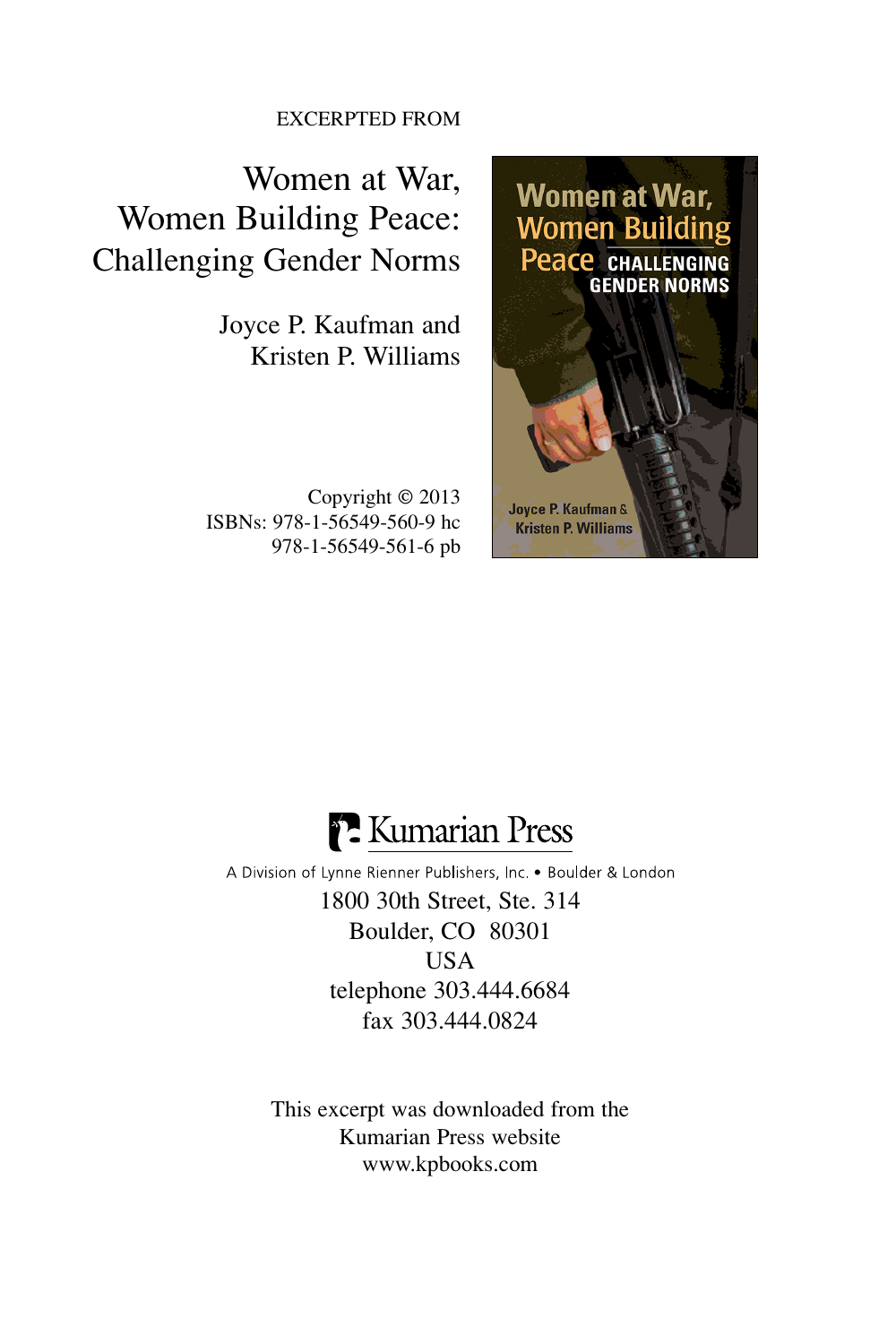# **Contents**

|                                            | Preface                                                                      | vii               |
|--------------------------------------------|------------------------------------------------------------------------------|-------------------|
| 1                                          | <b>Challenging Gender Norms</b>                                              | 1                 |
|                                            | 2 Women, Conflict, and Political Activism                                    | 25                |
| 3.                                         | Women's Political Activism in Northern Ireland:<br>Protestants and Catholics | 57                |
| 4                                          | Palestinian Women's Activism and the<br>Israeli-Palestinian Conflict         | 83                |
|                                            | 5 Women's Political Activism in Sri Lanka: Tamil Tigers                      | 113               |
| 6                                          | <b>Imagined Peace</b>                                                        | 145               |
| Bibliography<br>About the Authors<br>Index |                                                                              | 169<br>183<br>185 |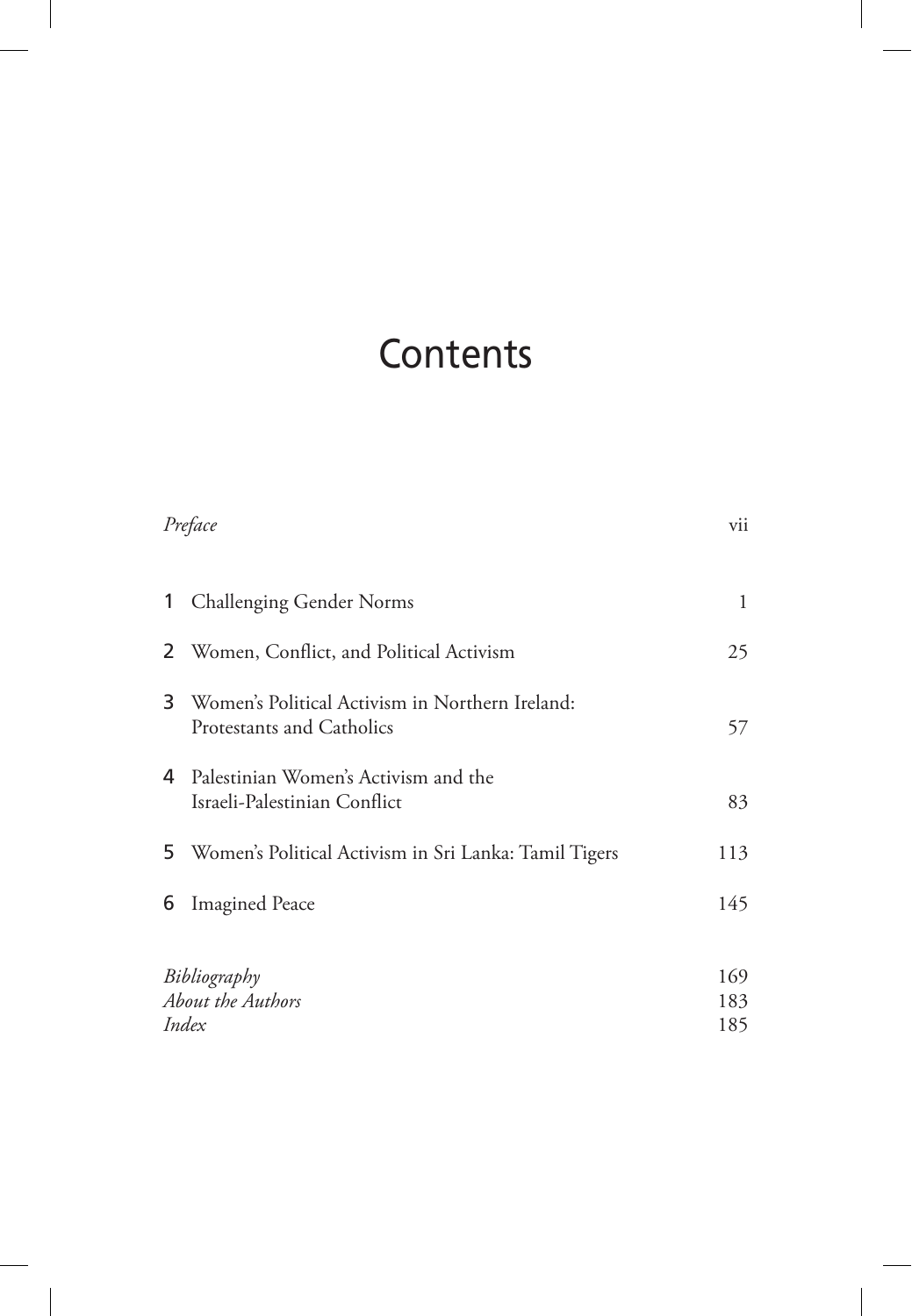1

## Challenging Gender Norms

Gender norms, or gender-based expectations, of women's behavior include such descriptors as nurturing, caregiving, and peaceful. In cases of interstate and intrastate conflicts, women often engage in peace activism, such as protests, silent vigils, public speeches, and political and economic boycotts.<sup>1</sup> In doing so, women's actions reinforce gender norms, yet peace activism can also be seen as a challenge to gender norms as women move from the perceived private sphere of the home (women's domain) into the public sphere (men's domain). For example, the feminist network Women in Black, which began in Israel as a response to the first intifada, holds silent vigils in public spaces to protest "against any manifestation of violence, militarism or war."<sup>2</sup> This very public display of women's political activism can be seen as challenging existing gender norms.

At the same time, women also serve as combatants, participating in state-sanctioned violence (as members of militaries) as well as non-statesanctioned violence (members of rebel groups, paramilitary organizations, and militias, and as suicide bombers). This form of political activism—as combatants rather than as peacemakers—challenges gender norms about women's "proper" roles and behavior. A plethora of headlines relatively recently has raised attention to the role of women as active participants in ongoing conflicts. For example, in July 2008 the front page of the *New York Times* ran a story titled "Despair Drives Suicide Attacks by Iraqi Women."<sup>3</sup> What was especially striking about the story was not the fact that the woman identified was the eighteenth female suicide bomber to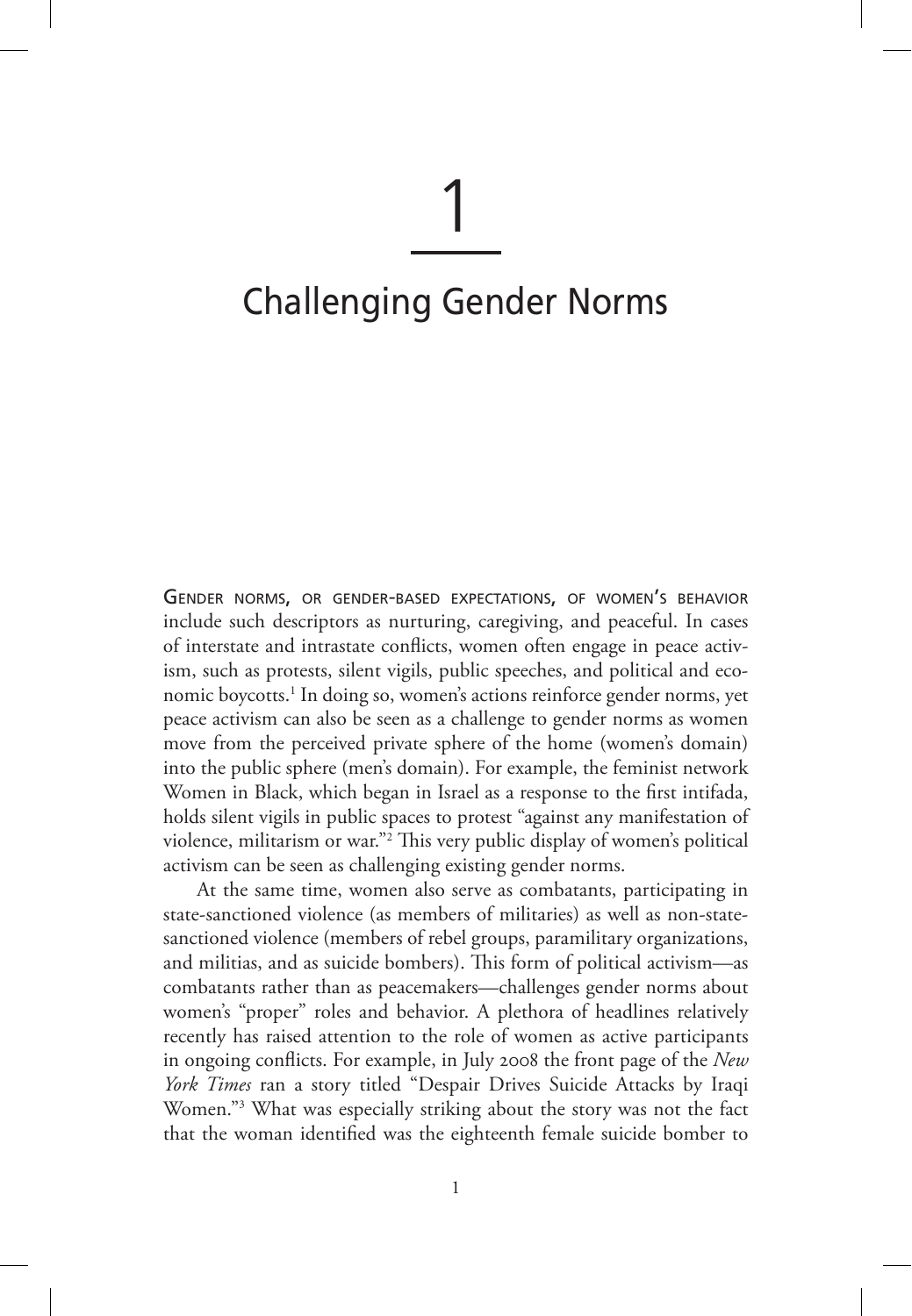strike in Diyala province. Rather, the emphasis was on the question of why women in this relatively conservative society are resorting to a type of violence traditionally associated with men. In yet another case, in March 2010 two female suicide bombers were identified as having carried out the deadly attacks on a Moscow subway. Again, the headline is telling: "Russia Says Suicide Bomber Was Militant's Widow."<sup>4</sup> The picture that accompanied the story was of the young woman, seventeen years old, posing with her husband, "a 30-year-old militant leader who lured her from her single mother, drew her into fundamentalist Islam and married her. He was killed by federal forces in December, driving her to seek revenge."<sup>5</sup> The second suicide bomber was "a 28-year-old teacher from a predominantly Muslim region of southern Russia who was married to an extremist leader."<sup>6</sup>

Both of these stories attribute the women's actions in part to their being "lured" by men who drew them into fundamentalism. According to this interpretation, when the men were killed, the women became suicide bombers as a way to get revenge. This depiction suggests that the women's actions were not the result of the choices they made but of decisions made for them by their spouses. While it is true that many suicide bombers, men and women, are motivated by a desire to avenge the death of a loved one, in this case the articles overlook the fact that women *chose* this path and that these women acted for political reasons. Thus, what is surprising is not that some women are turning to suicide bombing as a means of political expression, but rather why so little attention has been given to the role of women who engage in political violence. Using violence as a means of political action or activism is not a new option for women. It is one way in which women who live in circumstances of political violence can express agency. In fact, politically violent action is a way women can engage in politics.

In responding to situations of conflict and war, women have a number of strategies available to them, including becoming politically active to help resolve the conflict through peace activism, becoming actively engaged in support of conflict through nonviolent resistance, engaging in violence in support of the conflict as combatants or even as suicide bombers, or becoming refugees or internally displaced persons. Importantly, these are not mutually exclusive categories. We consider women's responses to conflict and war a form of political activism, which can be considered as taking place along a *continuum of political activism/action.* In this way, there is not a binary of peace and violence, or peace activism and political violence, per se, but a range of actions available to women.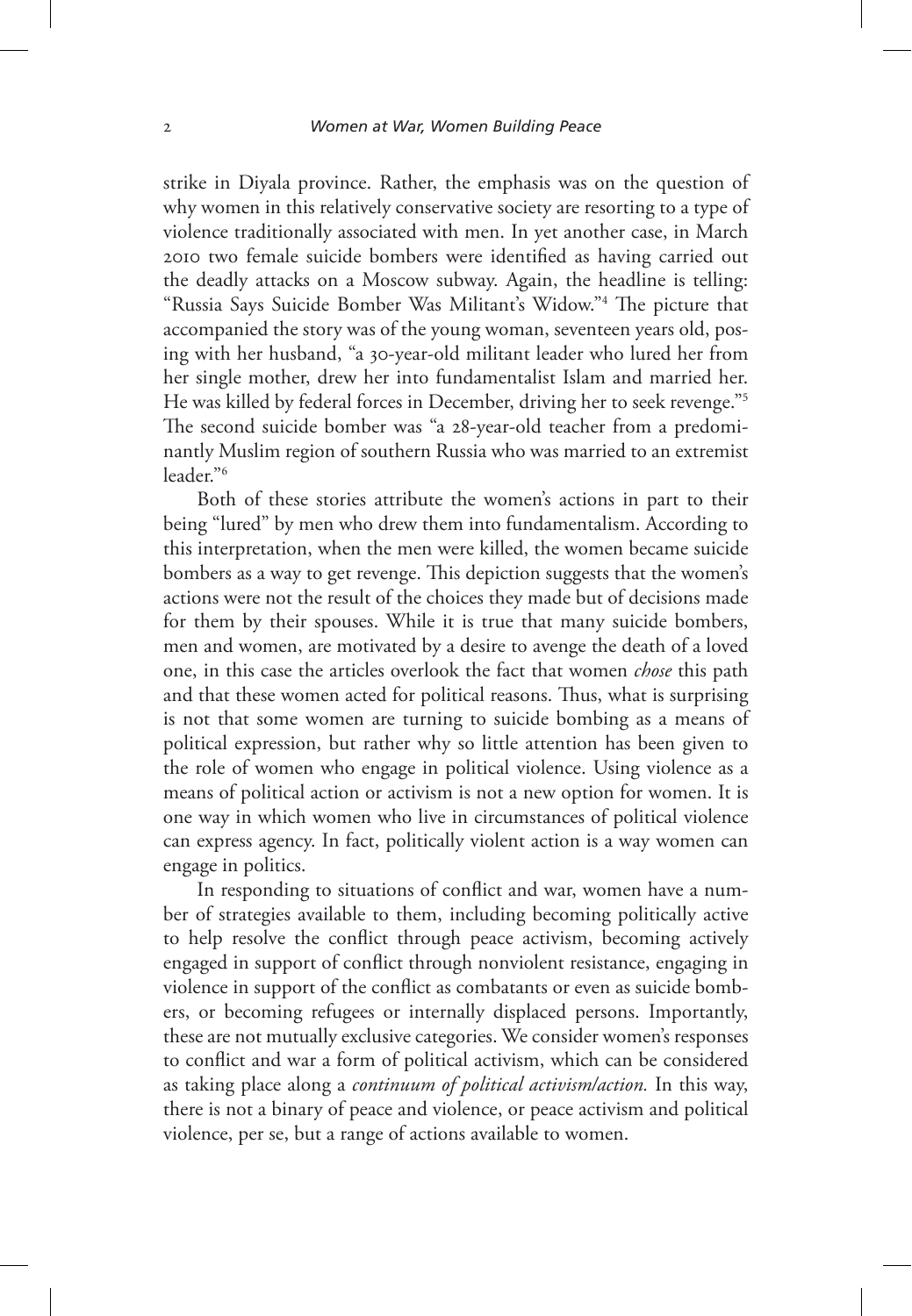One way women can engage in peace activism is at the local grassroots level in their communities. An example of this is Women in Black in Israel noted earlier. Women's activism in this group is focused on nonviolent action, such as protests, vigils, public speeches, and boycotts. Women can also engage in peace activism through participation in the formal political system, such as the creation of political parties. The Northern Ireland Women's Coalition is one such example. This political party was created to cross communal lines of Protestant/Unionists/Loyalists and Catholics/ Nationalists/Republicans to have a voice at the peace negotiations that led to the 1998 Good Friday Agreement to end the conflict in Northern Ireland.

Our previous work looked at women's decisions to work for peace as a conscious choice and form of political activism, sometimes driven by feminist goals (defined as promoting political, social, and economic equality of women and men, and overturning patriarchal political, economic, and social structures) and sometimes by more traditional values (specifically a wife or mother who wants peace in her community). In most cases, the primarily male patriarchal structure of political decision making excluded women from the initial decisions to engage in some form of political violence. Women respond to that situation as political actors—working for peace is one of those strategies.<sup>7</sup>

Yet, as demonstrated by the examples of the suicide bombers in Iraq and Russia noted at the beginning of this chapter, women also choose to engage in political activism in support of conflict and war, again along that continuum: participating in boycotts and protests, conducting surveillance, storing and transporting weapons, and becoming armed combatants and even suicide bombers. In essence, resistance and struggle come in various forms, from nonviolent resistance to overt violence, whether that violence is conducted by the state or by anti-state/nationalist/ liberation movements. Moreover, evidence from a range of asymmetric conflicts shows that nonviolent resistance is very rarely only that; rather, as Veronique Dudouet argues, "In most cases, NVR [nonviolent resistance] has been used to various degrees in combination with more classical styles of asymmetric struggle." Examples abound: the African National Congress in South Africa in its struggle to overthrow Apartheid, ethnic Albanians in Kosovo seeking independence from Serbia, and Palestinians seeking to end the occupation in the Israeli-Palestinian conflict.<sup>8</sup>

In this book, we explore cases of women's political activism as an act of political agency during civil or intrastate conflicts (we do not examine interstate wars). Some women choose to work for peace as a way to gain some sense of control over a situation of internal conflict or war, a decision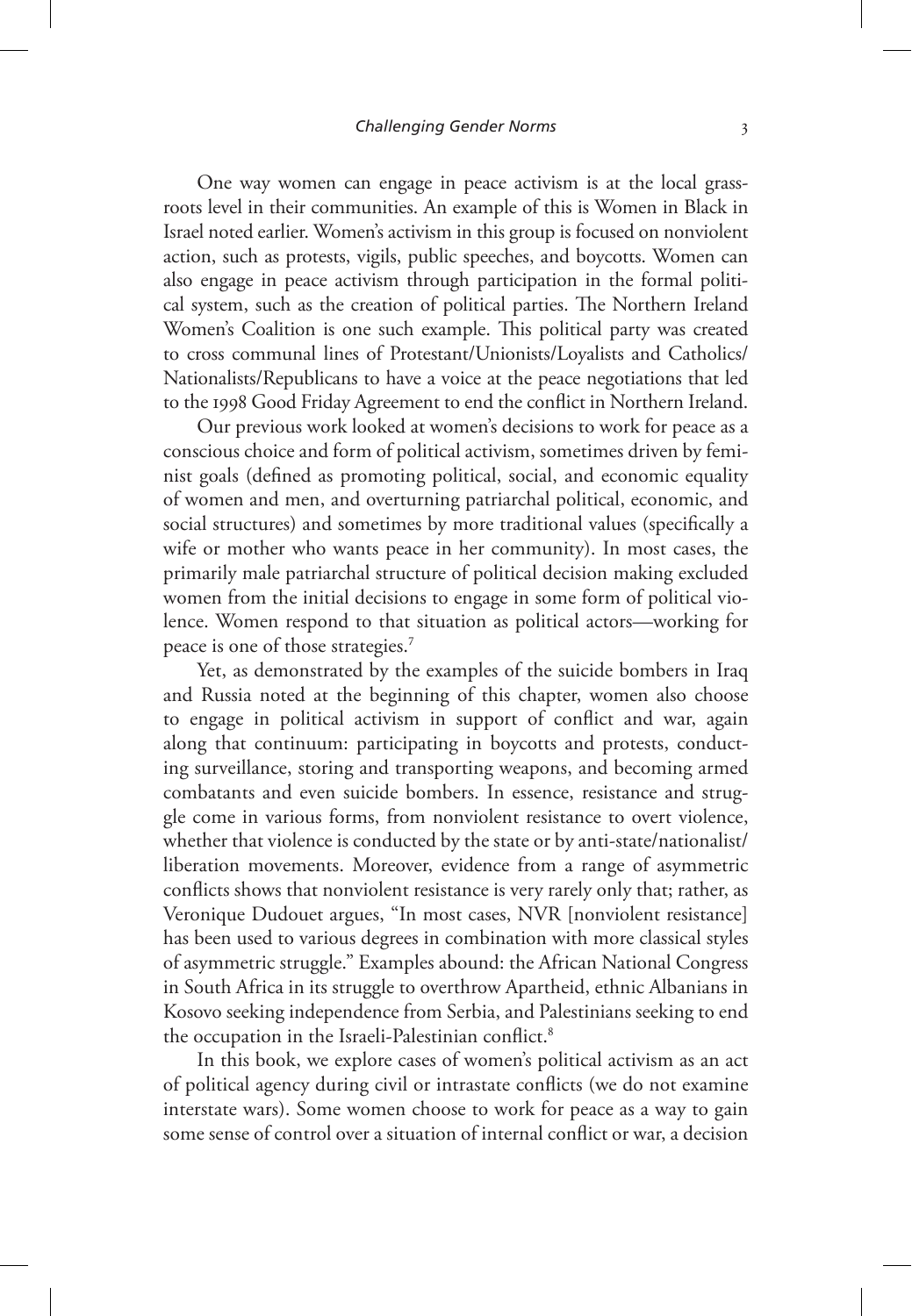that most were not involved in making, while others clearly opt to support one side or the other in a political and military struggle whether in support of the state or the nationalist/liberation/self-determination movement. (Note that we are not going to address here the circumstances of women who were forced to participate in political violence through coercive means. The very nature of those circumstances means that women did not have choices; we are interested in the decisions women make.) Consequently, our research questions are as follows: (1) *Why* do some women get involved in political activism of any kind (this refers to women's motivations)? (2) *How* do they become involved in political activism (e.g., are they actively recruited by family and friends? Do they join on their own?)? and (3) So what? Why does studying women and women's political activism matter?

We use a gender analysis to understand the why and how of women's political activism in times of conflict and war. This book contributes to the scholarship on women and conflict in a number of ways. Our work is synthetic and draws on existing research to elucidate what we think are some important points about women's decisions to engage in political activism. A great body of research looks at women working for peace, generally and in specific cases, such as in the former Yugoslavia and Israel-Palestine.<sup>9</sup> There are also significant works on women engaging in political violence. For example, the work of Laura Sjoberg and Caron Gentry, Paige Whaley Eager, and Mia Bloom all focus on women and political violence, and they illustrate their arguments with case studies, including Chechnya and Rwanda.<sup>10</sup> A good number of edited volumes address women and political violence from different theoretical and regional or geographical perspectives.<sup>11</sup> Other volumes focus specifically on women suicide bombers, such as the work of Bloom, but also Barbara Victor and Rosemarie Skaine.<sup>12</sup> And other work looks at women as combatants in specific regional or geographic cases, such as that of Miranda Alison (Sri Lanka and Northern Ireland) and Sandra McEvoy (Northern Ireland).<sup>13</sup>

All this is instructive and important research and has been valuable to us as we examine women as political actors responding to conflict. However, in the course of our own work we realized there is a dearth of information that looks at both sides of the issue, that is, why some women choose to work for peace and other women support and engage in conflict, in the same case being studied. Drawing on and synthesizing this research, which looks at one side and the other, will enable us to make an important contribution by allowing us to answer questions about women's choices and decisions regarding situations of civil conflict.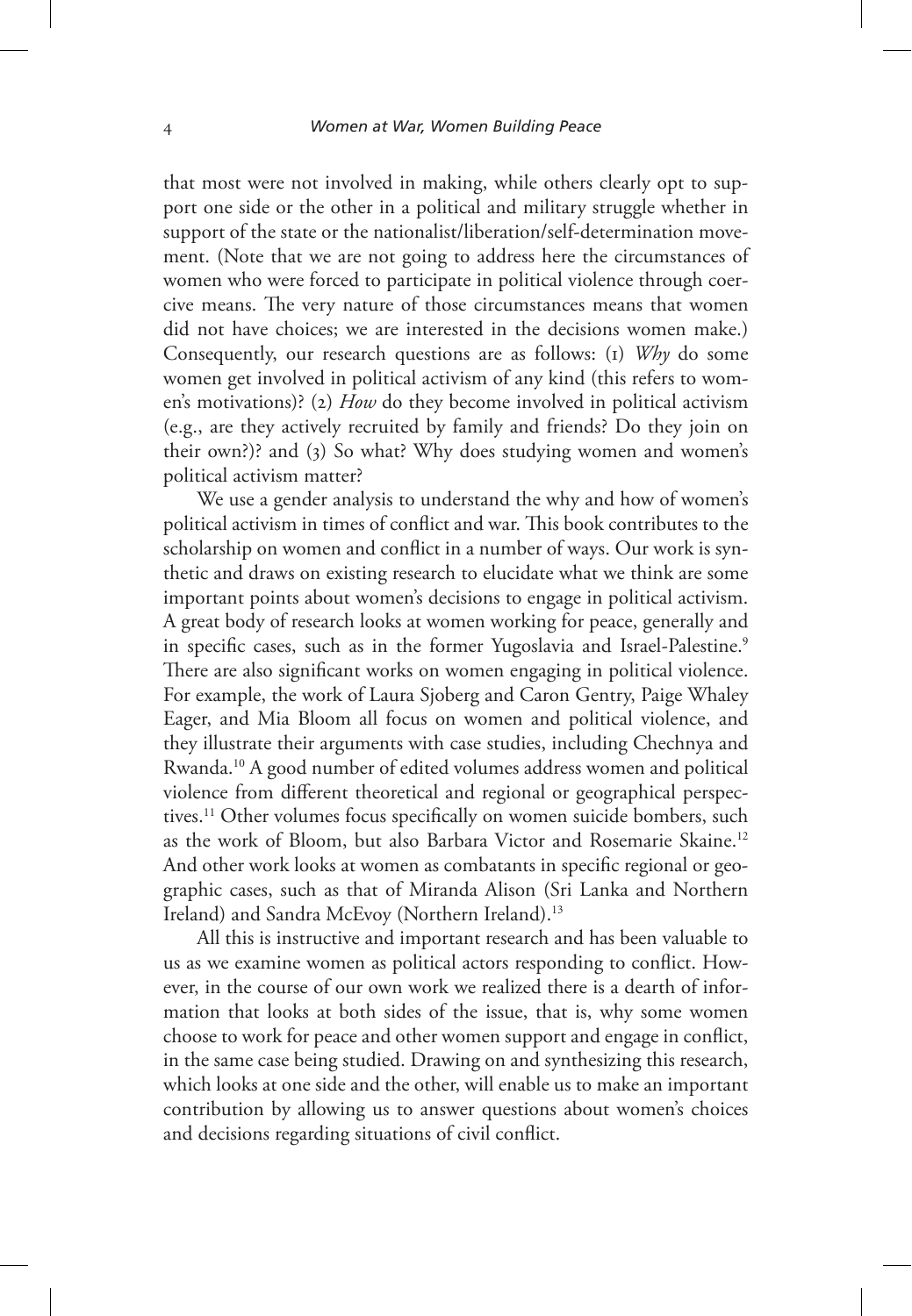In drawing on the research of others, we are indebted to the qualitative data they have acquired through fieldwork, interviews, testimonials, and so forth, all of which are in line with feminist research methodology. In addition to using secondary sources, we have used primary sources in one of our cases, primarily archival work and interviews in Northern Ireland.<sup>14</sup> Primary and secondary sources enable us to explore and analyze women's motivations and how they became involved in political activism. We recognize the limitations of drawing conclusions from small-*N* studies, as the qualitative data we cite from the various sources were small numbers of interviews with women. However, this does not negate the findings about women's activism. Women's stories can tell us much about women, gender, and international relations (IR).

The third research question we pose is: So what? Why does studying women and women's political activism matter? This question really gets to the heart of the research in this book. Studying women matters because mainstream IR theories tend to omit women and gender from their analysis of war and peace. Women are everywhere in the world; they are not invisible, and they are affected by wars and conflict. They are also affected by peace. Moreover, studying women matters because women organize *as women* to form women's movements engaged in political activism (one can think of women's organizations dedicated to peace activism but also others, such as all-women militias). This does not mean that all women are the same or they have the same issues and interests. What an exploration and understanding of women's activist organizations can do is recognize, as S. Laurel Weldon demonstrates in her work on women's activist organizations in democracies, that

claiming that women's organizations represent women as women does not imply that women share an identity or that they share all their interests as women. It merely suggests that women confront some similar issues as women. The system or set of women's organizations can be thought of as a mechanism for articulating women's perspective. . . . There is considerable ideological, racial, class, and other diversity across women's groups, but they focus on a set of overlapping issues that can be thought of as reflecting the social position of women. When women's groups raise these issues for discussion, they provide some representation for women. Again, this account focuses on women's organizations *taken as a group*. It does not claim that any particular organization represents or could represent all women (italics in the original).<sup>15</sup>

In this book we will focus on exploring the motivations for women's political activism and the discourses of political activism. In terms of the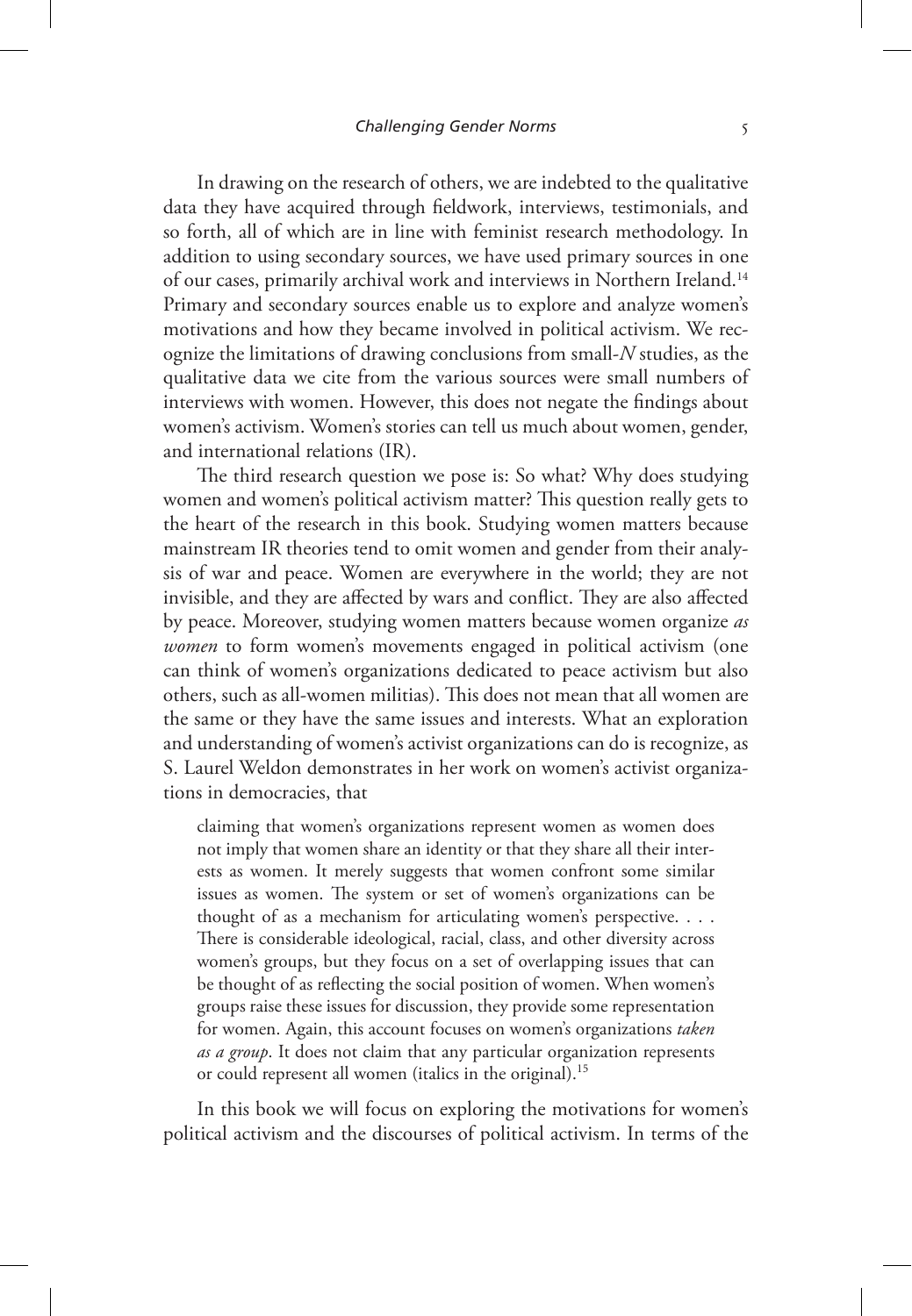motivations for women's political activism, we are interested in the questions of why and how women engage in such activism. What motivates some women to engage in peace activism, nonviolent resistance, and violence? At the same time, we are also interested in the gender discourse surrounding women's political activism. The discourse surrounding women and war is that women are by nature peaceful, while men are aggressive and prone to war. Men are the protectors, and women are the protected. These are essentialist assumptions—that women's peaceful natural disposition is because of their biology, given their childbearing capacity, and they need to be protected by men. When it comes to women engaging in political violence, Sjoberg and Gentry show "that gender discourses dominate today's increasing recognition of and concern for women's violence. In these gendered discourses, deviant women are set up in opposition to idealized gender stereotypes. They are characterized as the exception to clearly understood gender norms."<sup>16</sup> Thus, when women's violence in the international arena is discussed, "traditional gender norms remain intact and thriving."17 Moreover, when discussing terrorists, warriors, and criminals, the word *women* is used as an adjective that describes the noun. Sjoberg and Gentry assert, "Because women who commit these violences have acted outside of a prescribed gender role, they have to be separated from the main/malestream discourse of their particular behaviour."<sup>18</sup>

Given our overview of the preceding research questions and the importance of gender norms and gender discourses, in the sections that follow we discuss feminist security theory (FST) as a theoretical framework for exploring and analyzing women's political activism in times of conflict and war. We then address the topics of agency and intersectionality, followed by the concluding section, which provides an overview of the subsequent chapters of the book.

#### **FST: Women, Gender, and Security**

Traditional, or mainstream, IR theory addresses issues such as war and conflict, peace, international political economy, and state building and national security. For example, realism, particularly its neo- or structural realist variant, looks at the anarchic international system with no world government, the distribution of material power, and a system in which states are concerned about their power relative to others.<sup>19</sup>

In a realist world, gender (and women, for that matter) is not addressed. As J. Ann Tickner notes, "Characteristics associated with femininity are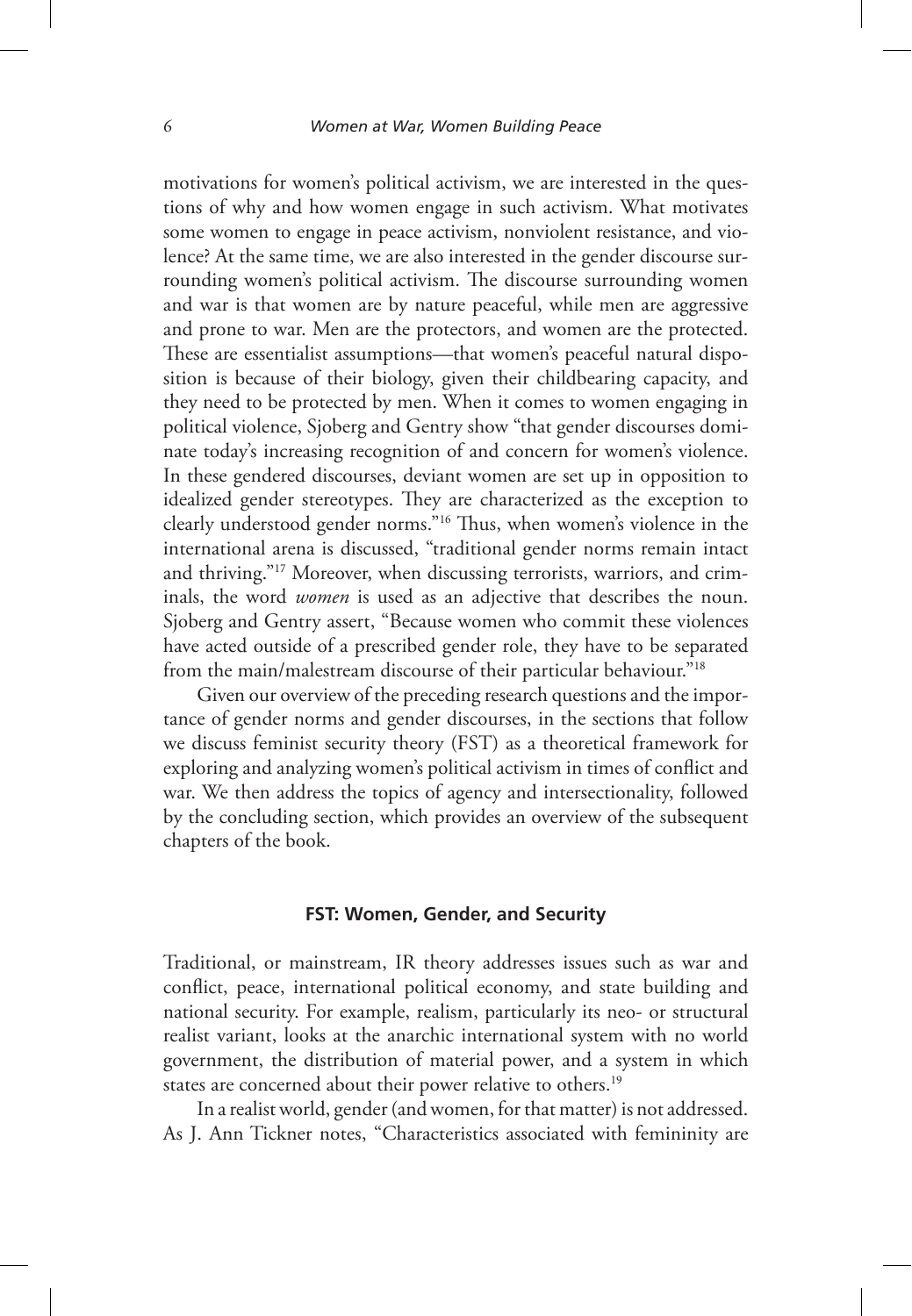considered a liability when dealing with the realities of international politics." She further asserts, "When realists write about national security, they often do so in abstract and depersonalized terms, yet they are constructing a discourse shaped out of these gendered identities."<sup>20</sup> Pioneering feminist scholars, such as Cynthia Enloe, asked the question when looking at international politics: "Where are the women?"<sup>21</sup> Feminist IR scholars rightly point out that the omission of women and gender in any analysis of issues relevant to IR leaves us with an incomplete understanding of those issues.<sup>22</sup> And when the big issues of mainstream IR such as conflict and peace negotiations are addressed along with any exploration of women as related to those issues, they are most likely done so in very gendered terms: women as victims, women as peacemakers, and women as pacifists. Within this gender order, femininity and women are subordinated to masculinity and men.<sup>23</sup> Mainstream security studies tend to conflate *women* with *gender*. In doing so, as Sa'ar, Sachs, and Aharoni argue, "Men and masculinity [are left] entirely outside the explanatory frame."<sup>24</sup> Using women or gender "as a strictly descriptive attribute" runs the risk of using "essentialist explanations of emotional predispositions and cultural roles." Moreover, "gender as an *analytical* category" is called for by a feminist approach, an approach that "treats the attributes woman/man as historically contingent, rather than as predetermined facts."<sup>25</sup> Consequently, in employing a gender analysis, feminist IR scholarship serves as a challenge to traditional IR to examine the ways "gender differences permeate all facets of public and private life."<sup>26</sup>

We begin with the assertion, as argued by feminist scholars, that assumptions about women's *correct* or *appropriate* behavior are socially constructed where women are assumed to be nurturing, caring, and peaceful. This has contributed to the stereotyping that genders the state and citizenship. As the modern state developed in the West in the eighteenth and nineteenth centuries, participation in the public sphere—the polity was limited. Only men were allowed to participate. Women were expected to remain in the domestic/private sphere of the home. Moreover, given that the modern state was born from war, according to Charles Tilly, the military was critical to the success and existence of the state.<sup>27</sup> Men are the warriors, women are the protected. And thus, from a very broad IR perspective, the concept of security was, and is, tied to the need to protect the nation-state and the people who live within its borders. Men fight wars to protect innocent civilians—women and children (often used in the same phrase). Yet, as Laura Sjoberg and Jessica Peet show, a "protection racket" is at play: "Women are promised protection from wars by men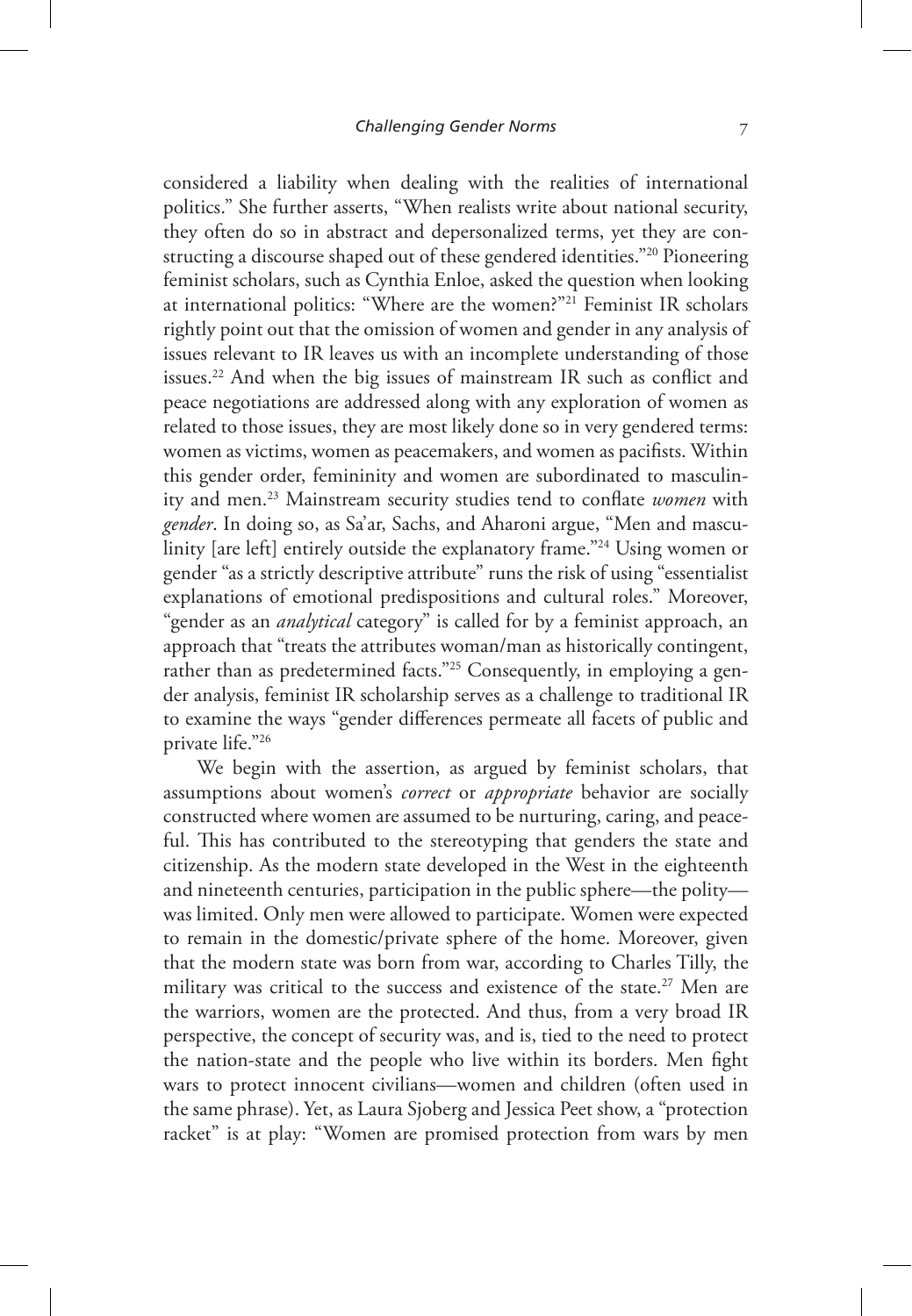who then take credit for protecting them, while not actually doing so."28 Instead, the civilian immunity principle—in which civilians are not to be targeted in times of war and conflict—actually does not protect women. Rather, as Sjoberg and Peet assert, "When feminists argue that 'men' protect 'women' in war, they mean that 'masculinity' protects 'femininity' ideationally, whether or not men (or anyone else) protects women (or anyone else) in real material terms."<sup>29</sup> Additionally, as Catia Confortini states, "The links between military service, citizenship, and the modern state establish a connection between violence, citizenship, and hegemonic masculinity, so that all depend upon each other for permanence and recreation. The capacity or potential for violence is then indissolubly associated with citizenship and the state through an appeal to 'manliness.'"<sup>30</sup> In the end, as Sjoberg and Peet claim, "Women's need for protection justifies wars, but it also justifies the social dominance of masculinity, a requirement for war-fighting."<sup>31</sup>

In thinking about gender and security, feminist IR scholars argue that "gender as a power relation" helps us to understand these concepts more clearly, particularly in understanding gender subordination.<sup>32</sup> In terms of feminist scholarship, no single feminist theory exists. Rather, there are a variety of feminist approaches to security, including liberal feminism, critical feminism, feminist constructivism, feminist post-structuralism, and postcolonial feminism. While the various feminist approaches apply an analysis of women and gender differently, all use gender as a tool of analysis.<sup>33</sup> Moreover, in the IR security subdiscipline of feminist security studies, there are different voices speaking to and about gender and international relations.<sup>34</sup> Some feminist security studies scholars argue for engagement with the mainstream IR literature, while others call for a separation, as they are skeptical that the mainstream IR literature will take gender and women seriously in analyses of IR topics.<sup>35</sup>

While different feminist approaches to security do exist, they do make, as Eric Blanchard asserts, "at least four theoretical moves. First, IR feminists question the supposed nonexistence and irrelevance of women in international security politics, engendering or exposing the workings of gender and power in international relations."<sup>36</sup> Second, feminist security theory (FST) interrogates the claim that the state actually ensures women's "'protection' in times of war and peace."<sup>37</sup> Third, FST questions the discourses that equate women with peace, men with violence. Finally, FST has "started to develop a variegated concept of masculinity to help explain security."<sup>38</sup> In the end, as Jennifer K. Lobasz and Laura Sjoberg remark, "Feminist work addressing security has pointed out gender's key role,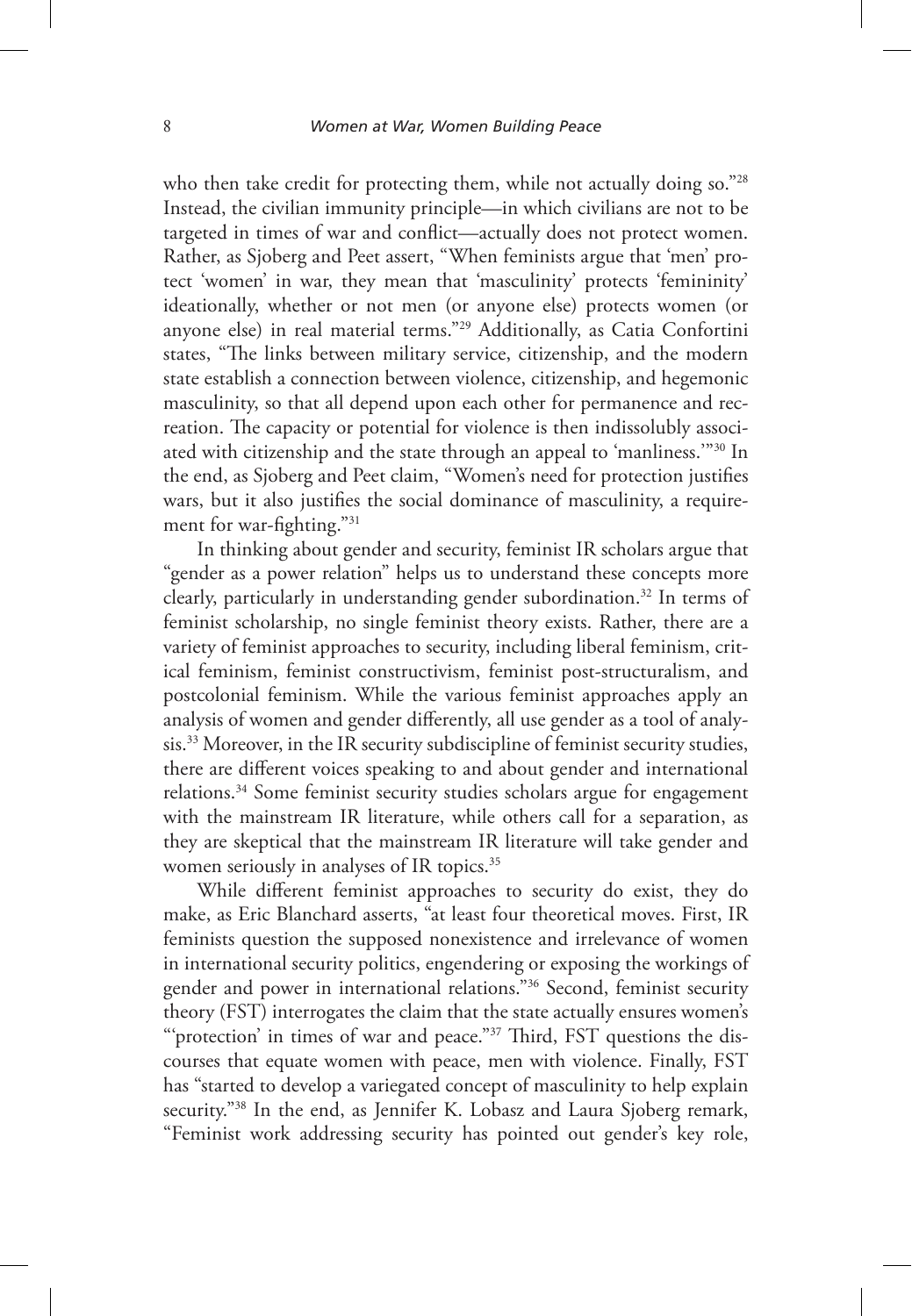*conceptually,* in understanding security; *empirically*, in seeing causes and predicting outcomes; *normatively*, in understanding what is good and bad about security practices; and *prescriptively*, in terms of looking to solve the world's most serious security problems" (italics added).<sup>39</sup>

FST, therefore, argues that "hegemonic understandings of security systematically overlook the practical experiences of insecurity among members of marginalized groups, and among women across the entire social spectrum. . . . Instead of a narrow focus on injuries caused by armed forces and militias, FST argues for much broader definitions that would include injuries perpetrated in the domestic sphere and legitimated by militaristic and patriarchal norms, as well as by the proliferation of arms."<sup>40</sup> In fact, according to Sa'ar et al., FST broadens the definition of security to include "economic development, social justice and emancipation."<sup>41</sup> Thus, in thinking of security as a concept, one must recognize that how security is understood has changed in the sense that it not only relates to traditional military concerns of states but to issues now considered "human security": environmental issues, economic issues in light of globalization, spread of infectious diseases, and human rights, to name a few.<sup>42</sup>

As feminist security theorists repeatedly demonstrate, conflict and war affect the personal security of civilians. The rules of engagement as well as the battlefield's parameters have changed in such a way that the personal security of civilians, namely, women and children, is undermined. These conflicts have also threatened women's physical security: rape is a tool of war and domestic violence in the home, as domestic violence is connected to social or state-sponsored violence. Tickner asserts, "Feminist perspectives on security would assume that violence, whether it be in the international, national, or family realm, is interconnected. Family violence must be seen in the context of wider power relations."43 The types of conflicts in the contemporary period—intrastate civil wars—have negatively affected women's physical security. Moreover, in times of war, women as civilians are targeted, regardless of the civilian immunity principle, because "insomuch as women are indicators, signifiers, and reproducers of state/nation, belligerents attack *women* to attack the essence of state/nation" (italics in the original).<sup>44</sup>

#### **Women, Structural Violence, and Peace**

In thinking of women's security, one can also consider structural violence, a concept first introduced by Johann Galtung. Structural violence refers to a situation in which "violence is built into the structure and shows up as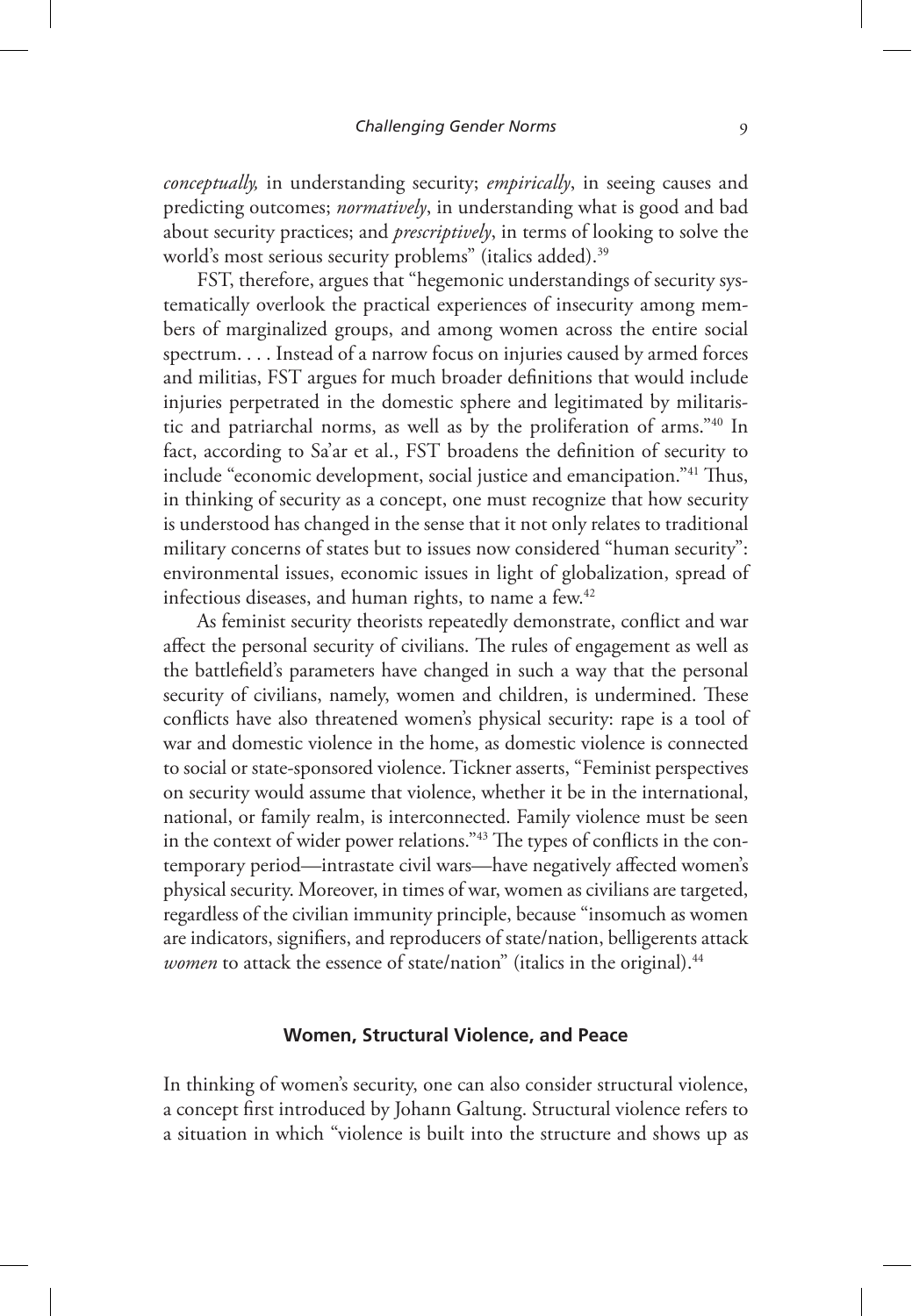unequal power and consequently as unequal life chances."<sup>45</sup> Building on Galtung's structural violence concept, Cynthia Cockburn notes the relationship between economic distress and political violence. She describes a continuum of violence perpetrated by institutions such as the government and the church. Violence can also be perpetrated by rebel groups. When economic conditions decline, women are negatively affected, particularly when they are single heads of households. At the same time, inequalities in society as well as the state increase not just between sexes and genders but across class lines as well.<sup>46</sup>

In thinking about the complexity of what security and violence mean for women, we also consider peace, peace activism, and political violence. In doing so, we need to define our terms—what do we mean by peace? Peace can mean the absence of war (negative peace). $47$  But looking at the issues of peace and war and conflict from the perspective of their impact on women necessitates a broader definition of peace. As V. Spike Peterson and Anne Sisson Runyan note in discussing the rise of peace studies as an academic discipline, "Surely [peace] must be more than simply the time between wars."<sup>48</sup> As many feminist scholars argue, the peace that emerges after a conflict ends is very much a gendered peace. As Donna Pankhurst asserts, a gendered peace is one in which women "suffer a *backlash* against any new-found freedoms, and they are forced 'back' into kitchens and fields" (italics in the original).<sup>49</sup> The evidence of postconflict periods repeatedly demonstrates that the peace process itself and the newly created political institutions do not consider women's needs. What happens instead is that women's rights are limited, and in some cases restricted. The peace that is established does not lead to equality for men and women; instead, discriminatory laws and policies are put in place that reinforce women's unequal status in society. The challenge to existing gender relations that subordinate women to men is difficult to meet when the conflict ends. Instead, the changes to gender norms that women experienced during the conflict are lost because patriarchal societies are not able or not willing to accept and promote the changed gender roles. Pankhurst further states, "The ideological rhetoric is often about 'restoring' or 'returning to' something associated with the status quo before the war, even if the change actually undermines women's rights and places women in a situation that is even more disadvantageous than it ever was in the past."<sup>50</sup> Moreover, violence against women continues even when the official conflict ends.

Feminist scholars, such as Catia Confortini, note that "violence is deeply implicated in the construction and reproduction of gender relations, and in particular in the construction and reproduction of hegemonic masculinity."<sup>51</sup>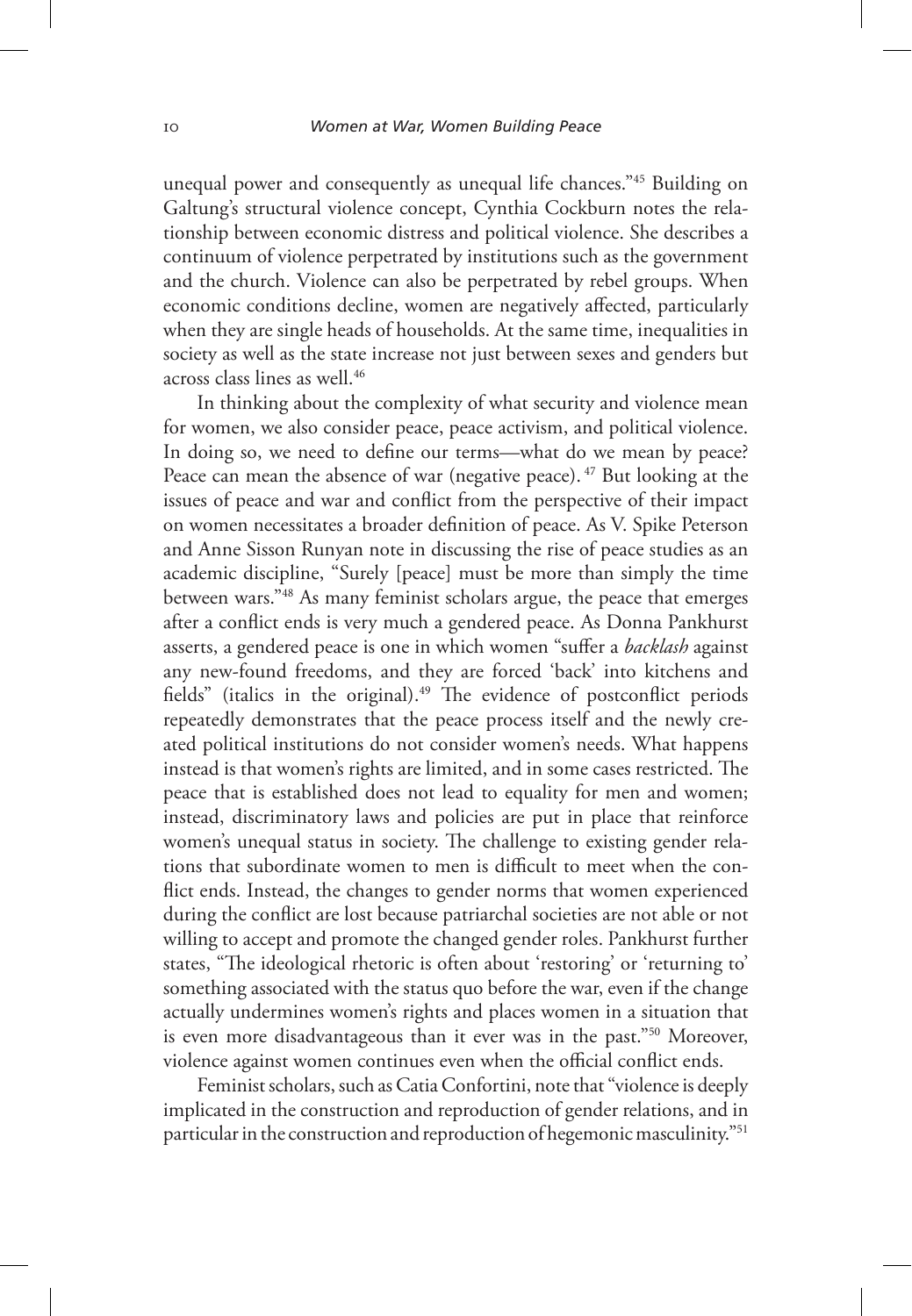The *cycle of violence* refers to domestic violence situations in which there are periods of time when the batterer does not abuse the battered person, but these periods of time "are instrumental to tension buildup in a relationship and always lead to more violence."<sup>52</sup> The cycle of violence in domestic violence can be applied to understandings of periods of violence (war and conflict) and peace within states. In recognizing that gender and power are intertwined, feminist theories claim "that power is an essential feature of society and one that maintains relations of domination and subordination between groups of people."<sup>53</sup> Further, violence and peace are not dichotomous/binaries or "monolithic mutually exclusive categories."<sup>54</sup> As Confortini convincingly argues, "when [mainstream] IR scholars talk about peace, they ignore the wars going inside the home, in the form of domestic violence . . . [because] nonfeminist IR reproduces the gendered opposition between public and private sphere; it establishes its boundaries at the edge of the public sphere, therefore ignoring the feminized domestic life."<sup>55</sup> She demonstrates that feminist scholars have repeatedly shown that "far from being strictly domestic or private matters, instances of violence against women are often related to international relations in unsuspected ways." <sup>56</sup> One need only think of gender-based violence such as rape that occurs during times of war and conflict and military prostitution.<sup>57</sup>

Further, if one considers violence as a process, and "not a static entity,"<sup>58</sup> one can also conceive of violence not as an event in which states enter into war with a beginning and an end, but rather, as Chris J. Cuomo argues, war, violence, and militarism are omnipresent in society even if there is no declared armed conflict.<sup>59</sup> As such, "Neglecting the omnipresence of militarism allows the false belief that the absence of declared armed conflicts *is* peace, the polar opposite of war" (italics in the original).<sup>60</sup> The "pervasive presence and symbolism of soldiers/warriors/patriots shape meanings of gender."61 Thus, even in supposed periods of peace, violence and militarism are present, and they directly affect women.

Drawing on a range of feminist scholars, Tami Jacoby asserts that peace is defined "as the elimination of insecurity and danger," and as "'the enjoyment of economic and social justice, equality, and the entire range of human rights and fundamental freedoms' or relations between peoples based on 'trust, cooperation and recognition of interdependence and importance of the common good and mutual interests of all peoples.'"<sup>62</sup> In essence, peace is more than just the absence of violence but must also address a much broader range of issues: equality, social justice, and ensuring basic freedoms and fundamental rights for all people in a society (positive peace).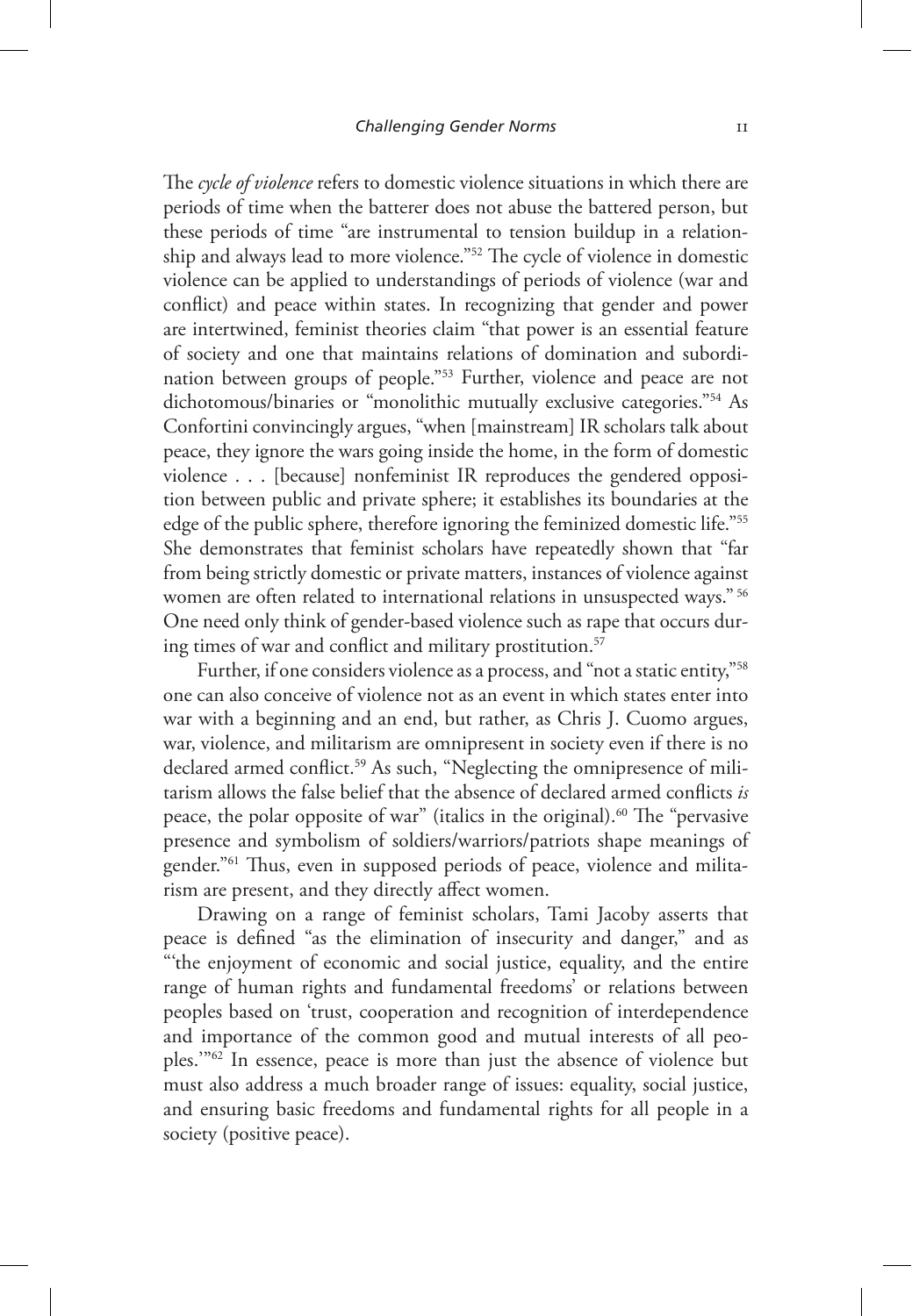Finally, in looking at the connection between gender, women, and peace, feminist scholars take different positions that enable us to explore and interrogate those connections. According to Miranda Alison, for cultural (or difference) feminists, women have *feminine traits* (women are nurturing and caring, women engage in cooperation), traits that "have been devalued." These feminine traits, however, "are actually superior to 'masculine traits'" such as violence and domination; by "revaluing these feminine traits," peace can be achieved.<sup>63</sup> Ecofeminists argue that oppression of any kind is interrelated (including "war, domestic violence, racism, environmental exploitation").<sup>64</sup> Peace and social justice can only come about when all oppression is ended.<sup>65</sup> Feminists who take a maternalist/ motherist view argue that by virtue of being mothers, women are more peaceful than men because "war is antithetical to women's natural childbearing and childrearing role and, by extension, women should organize as mothers to oppose militarism and war."<sup>66</sup>

Alison notes that the problem with the cultural feminist position is that it overlooks the fact that men have also supported peace and engaged in peace activism. Moreover, claiming there are male traits and female traits (and thus essentialism of what it means to be male and female) only serves to maintain "an unhealthy dichotomy and implicitly accepts hierarchal thinking about gender; the hierarchy is simply inverted, with femininity valued over masculinity."<sup>67</sup> Women's willingness to participate in political violence demonstrates the problem with the essentialist and biological determinism position that women/mothers equals peace, thereby overlooking the role that culture and socialization play in terms of what it means to be male/female, masculine/feminine, and perpetuating those dichotomies<sup>68</sup>

As noted earlier in the chapter, we seek to uncover the gender discourses surrounding women and women's activism in IR: women in the home/private sphere, women are the protected, and women equals peace. In opposition, men are located in the political realm/public sphere, men are the protectors, and men equals war. This overview of FST, examining what is meant by security and peace, and how they affect women, tells us that the line between the public and private spheres is blurred. As Confortini rightly observes, there is a "deeply gendered nature of the violence/peace dichotomy, which reproduces relations of power and subjugation in society."<sup>69</sup> By maintaining and perpetuating separate spheres, those on the margins in IR, such as women, are not deemed worthy of study. Sjoberg states, "The division between political and private is not value neutral; it prioritizes those things understood as political while marginalizing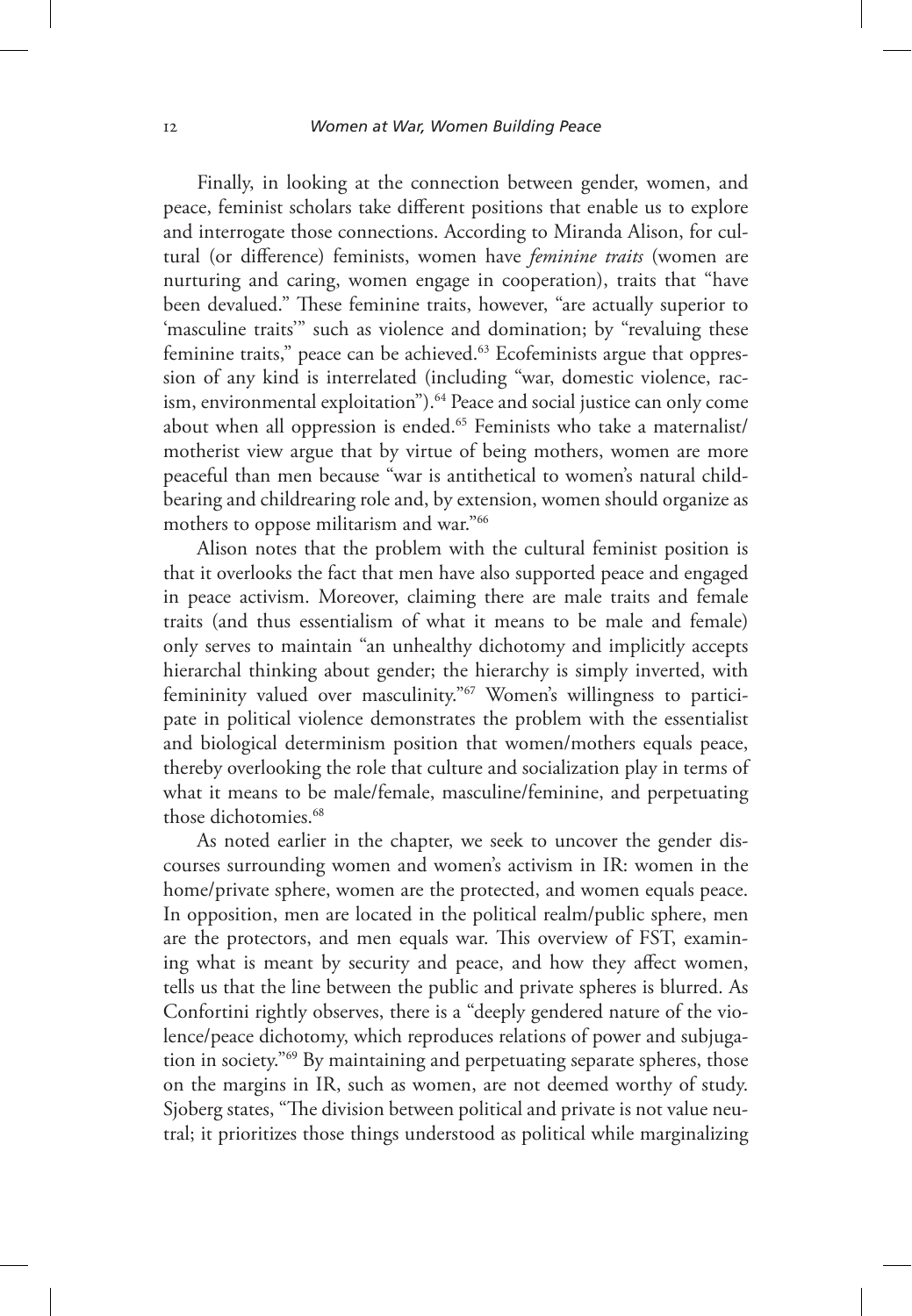those things understood as personal."<sup>70</sup> Feminist security theorists and theories have demonstrated that the private and public spheres are not separate spheres.

### **Agency and Intersectionality**

Most political systems tend to be patriarchal, and as such, women generally are removed from the decision-making process for structural, political, or cultural reasons. In cases of war and conflict, oftentimes women have little choice in whether they even are or become part of such a conflict. As Pankhurst writes, "Where there is no front line, as conflict is fought out in people's homes, with light weapons, and where the reason for fighting is the very existence, or at least presence, of people with a differently defined identity (usually ethnic), women have been placed on one side or another whether they actively choose this or not."71 Yet, while leaders, who tend to be men, make the decisions about whether to go to war, women can and do respond to that conflict situation. Women do have agency even within a patriarchal system. Maud Eduards states that "all human beings, by nature, have agency, the capacity to initiate change, to commit oneself to a certain transformative course of action, independently of historical circumstances."<sup>72</sup> Given this, people will want "to use this capacity in some way or another, to be an agent rather than a passive being, a victim. Put simply, given the chance, people will try to influence the course of events as much as possible rather than sit back and suffer changes."<sup>73</sup> Eduards then applies this notion of agency to women in particular: "Because women are said to be closer to nature than men, and nature is defined as unconscious and passive, one position holds that *women do not have agency*. The other position is that women have inborn procreative and caring qualities, that *they have a specific female agency*. Both views deny women the possibility to challenge and change their condition as women. Agency is regarded as a property of subjects, and consequently a male prerogative" (italics in the original).<sup>74</sup>

This idea of women's agency is also reflected in the work of Jennifer Leigh Disney, who in turn draws on the work of Jacqui Alexander and Chandra Mohanty to talk about "the importance of 're-presenting' women not as victims or dependents but as agents of their own lives."<sup>75</sup> She then quotes Alexander and Mohanty, who define agency as "the conscious and ongoing reproduction of the terms of one's existence while *taking responsi*bility for this process" (italics added).<sup>76</sup>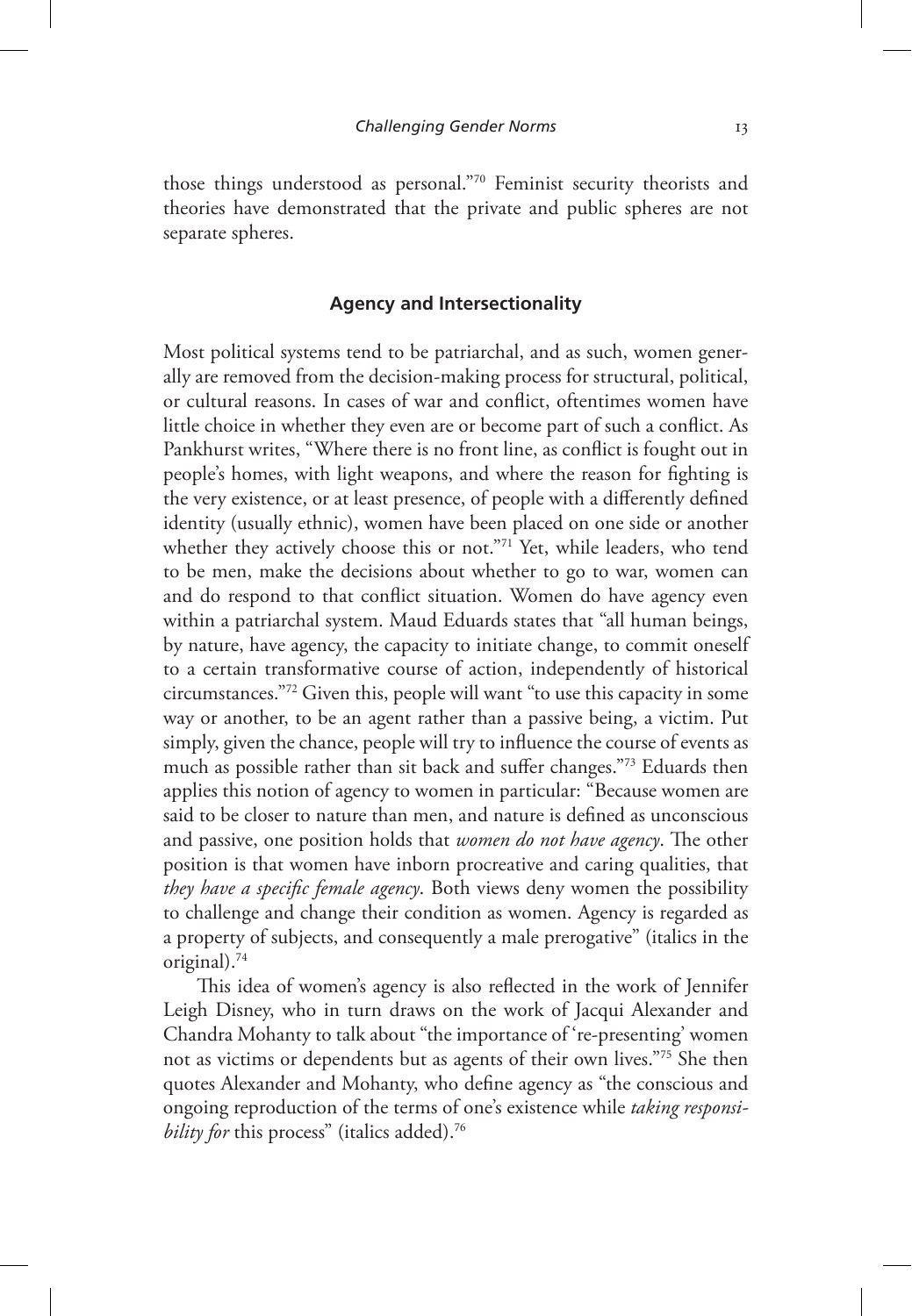We are interested in understanding women's perspectives and whether they see their actions and political activism as feminist or not, as that will help us to understand their motivations (the why question). In her analysis of Palestinian women's activism, for example, Richter-Devroe notes that "contextualized culturally specific gender roles in the political culture of resistance can be empowering for women. Although it is true that they are not derived from and informed by a clearly defined feminist agenda, they are nevertheless a first step in mobilizing women's political agency."<sup>77</sup> We concur with Disney's statement that "while not all women's activism may be explicitly *feminist*, much of women's activism around class, gender, economics, sexuality, violence, culture, ideology, and materiality in the productive and reproductive spheres of life does involve the exercise of *feminist agency*" (italics in the original).<sup>78</sup> At the same time, we can define feminist agency as an attempt by women and women's organizations to overturn patriarchy and political, economic, and social structures of male dominance and women's subordination. Disney defines feminist agency as women's "transformation from mobilization to participation to organization."<sup>79</sup> In looking at national liberation movements, she shows that women mobilize as women in organizations, and they express feminist agency when they "integrate a feminist analysis of women's oppression into the vision and practice of social change of revolutionary movements."<sup>80</sup> For the Republican women in Northern Ireland and women combatants in the Liberation Tigers of Tamil Eelam (LTTE) in Sri Lanka who perceived themselves as feminists, according to Alison, "their feminism is inextricably intertwined with their respective nationalist communities" and the challenge for these self-identified feminists is how to make inroads within their nationalist movements "to push a feminist agenda."<sup>81</sup>

At the same time that we recognize and acknowledge that women have agency, we also acknowledge that such agency is constrained, as Alison argues, "by the structures and prevailing discourses of our societies and the events of our lives."<sup>82</sup> Sjoberg and Gentry argue that in understanding women's agency and choices, "gendered lenses of feminist research suggest a relational autonomy approach" in that "every choice is not completely free in a world of intersubjective construction and power disparity."<sup>83</sup> One can see this relational autonomy and constrained agency in women's movements. For example, Vanessa Farr notes that Palestinian women have organized in women's movements for decades, although they have not been part of the formal political structure. And as evidence of their constrained agency, citing Kuttab, she notes that "Palestinian women's movements face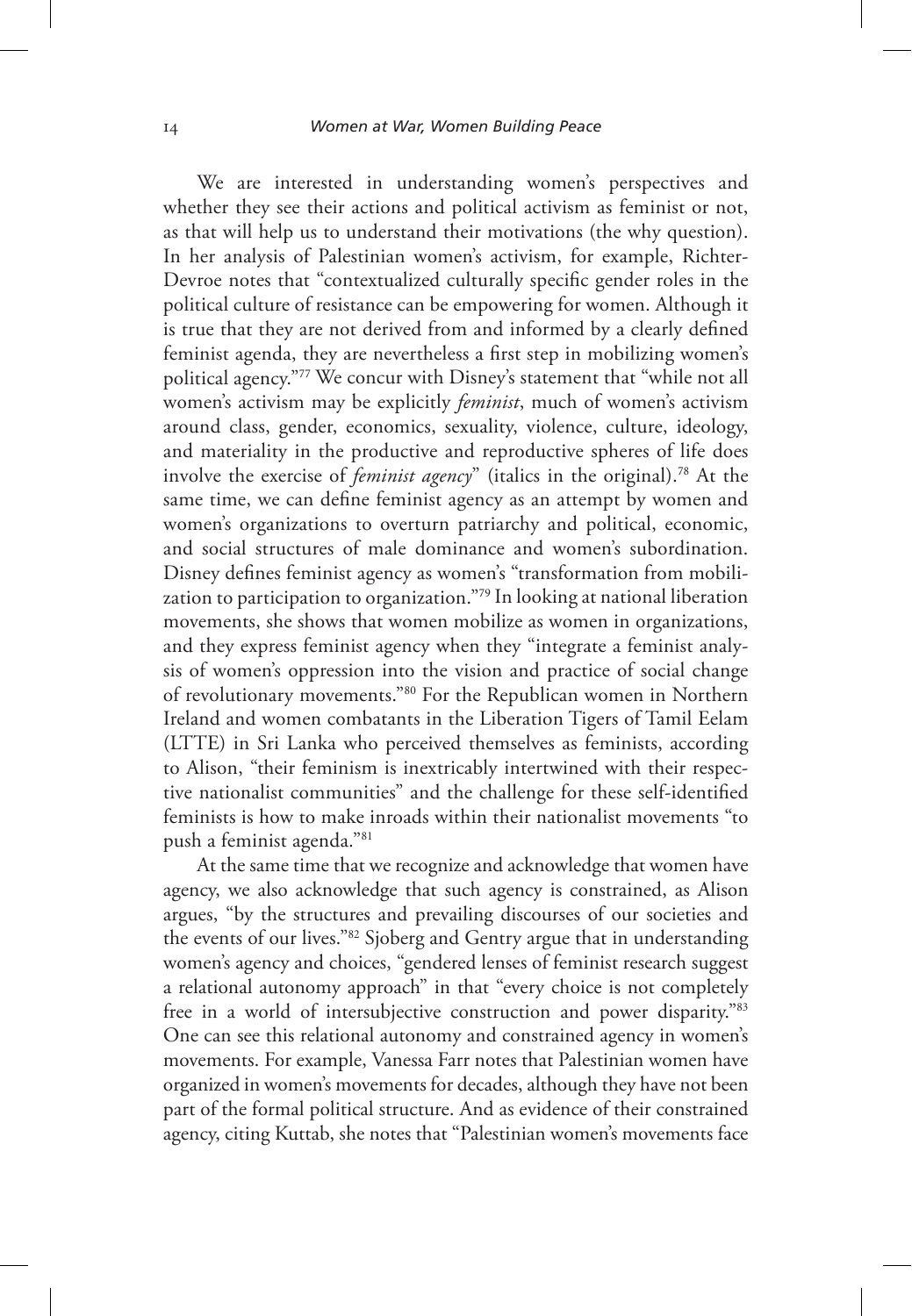a central dilemma: the reality and necessity of their political engagement in resistance to the occupation contrasts strongly with the continued, and growing, impacts of conservative gender ideologies that aim to constrain their movements and choices."<sup>84</sup>

In addition to women expressing agency (whether feminist agency or not), recognizing that women have different experiences related to their class, ethnicity, gender, nationality, race, sexuality, and so forth leads us to recognize that not all women have the same interests, and therefore the term *women* or *woman* is problematic. The *intersectionality* of class, race, gender, and sexuality matters in using a gender analysis to account for women's behaviors and actions.<sup>85</sup> As Cockburn avers, intersectionality and positionality relate to "the way individuals and groups are placed in relation to each other in terms of significant dimensions of social difference." The social dimensions of power are class, gender, and race.<sup>86</sup> This intersectionality is all the more important in studying conflicts and security, which is not often addressed in mainstream IR theories. As Sachs, Sa'ar, and Aharoni demonstrate, "civilians' coping with organized political violence is mediated by their locations within webs of power relations, predominantly gender, class, and ethno-nationality. The process of responding to the political situation is intertwined with overall complexes of resources and responsibilities, and these differ significantly in women and men, rich and poor, or members of the majority and members of marginalized minorities."<sup>87</sup> They argue that "the intersectional approach to gender implies that 'women' should be perceived as a heterogeneous category" in which women's experiences in conflict can only be understood by taking into account class, ethnicity, and nationality.<sup>88</sup>

#### **Conclusion**

In this chapter we propose our primary research questions: Why and how do some women engage in political activism, whether in the form of peace activism, nonviolent resistance, or outright violence? And why should we study women and women's activism? To begin to answer these questions, we look to FST and feminist scholarship. FST offers a corrective to the limitations of mainstream IR scholarship regarding conflict, security, and women in several ways: (1) it uses a gender analysis to understand conflict, war, and security, and women's responses to those conditions (thereby antiessentialism of the theory: gender is a social construct, and women's peace activism is not because women are inherently or by nature peaceful);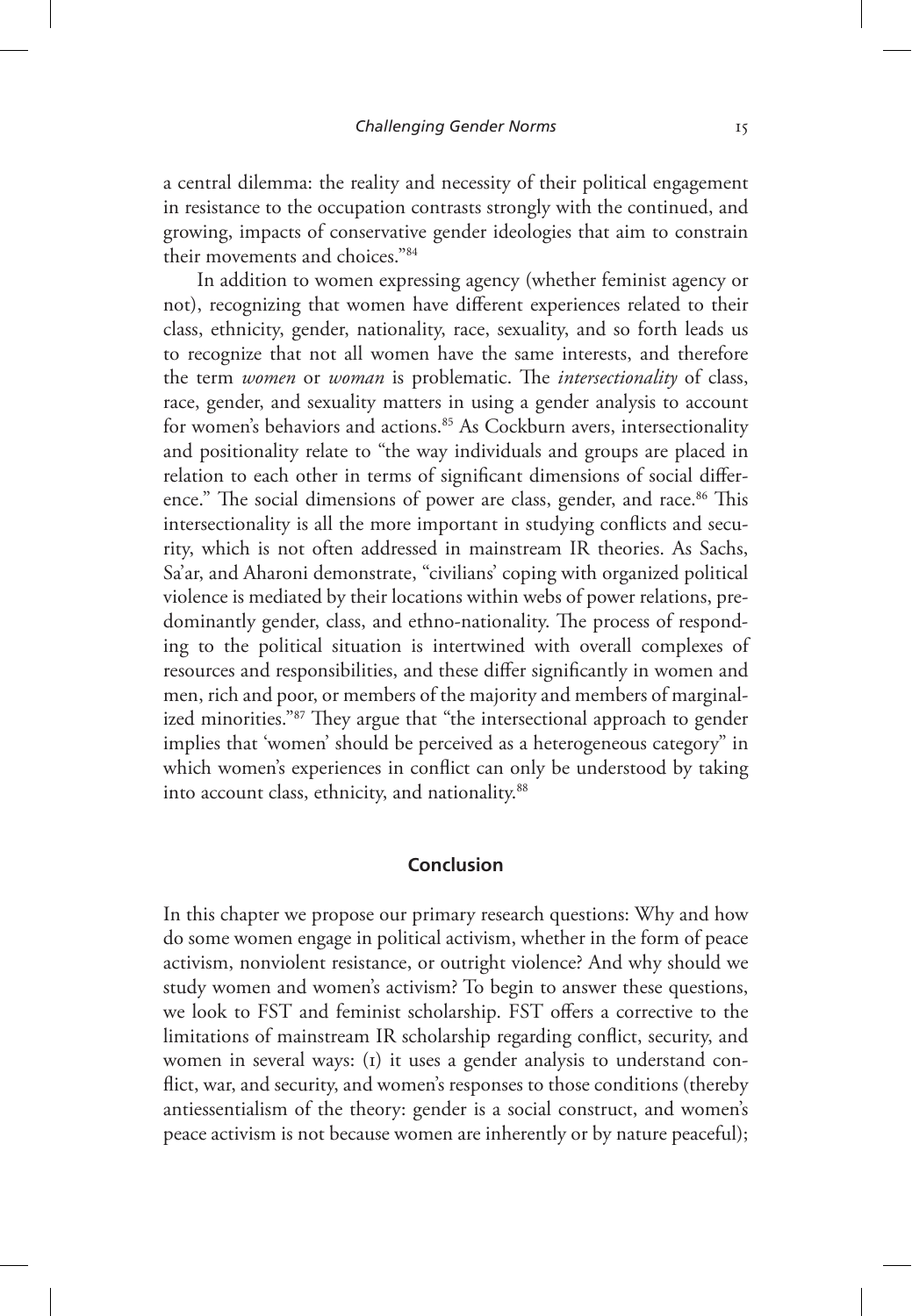(2) it offers a broader understanding and definition of security beyond security that is just focused on the nation-state in light of what *security* means for women in a society (i.e., Cockburn's continuum of violence: domestic violence, state violence, international violence); (3) it includes intersectionality of dimensions of power and difference, including gender, race, ethnicity, nationality, sexuality, and socioeconomic status; and (4) it recognizes that women are not just victims of violence and war but also have agency (albeit constrained agency) to act and do so sometimes in the form of political activism that includes peace activism, nonviolent resistance, and political violence.

Chapter 2 examines in detail women's activism along a continuum of political activism. In this chapter we explore the motivations of women to become political actors, assessing whether women's motivations to pursue the path of peace activism differ from those engaging in violence (the why question). In addition to considering women's motivations, we also look at factors, or variables, to account for the women themselves, such as marital status, age, ethnicity, and socioeconomic status. Moreover, the intersectionality of class, race, ethnicity, and so forth, can tell us much about different women and their experiences with conflict. Without a full appreciation of the complexity, the intersectionality, of these factors, we cannot fully understand what motivates some women to engage in political activism. In answering the how question, we also consider the factors that mattered in understanding women's recruitment into activism. Related to this, we also take into account the willingness of organizations (particularly rebel or terrorist organizations) to allow women to take an active role as combatants and even suicide bombers, as well as the role of the society or community in supporting and condoning such actions by women.

Chapters 3 through 5 provide case studies of women responding to conflict. The cases were selected for several reasons. First, all three case studies are intrastate conflicts focused on political, cultural, social, and economic struggles (with goals of national self-determination). Second, an asymmetry of power exists between the state and the nationalist/ethnic group. Third, geographic variance—Europe, the Middle East, and South Asia—can help with generalizability. Fourth, the outcomes are different: two of the conflicts are now concluded, although tensions remain, while one of the conflicts is ongoing. In the case of Northern Ireland, the conflict ended with the negotiation and signing of the 1998 Good Friday Agreement. In the case of Sri Lanka, in 2009 government forces defeated the Tamil minority that had long been seeking independence from the Sinhalese majority. The Israeli-Palestinian conflict is ongoing,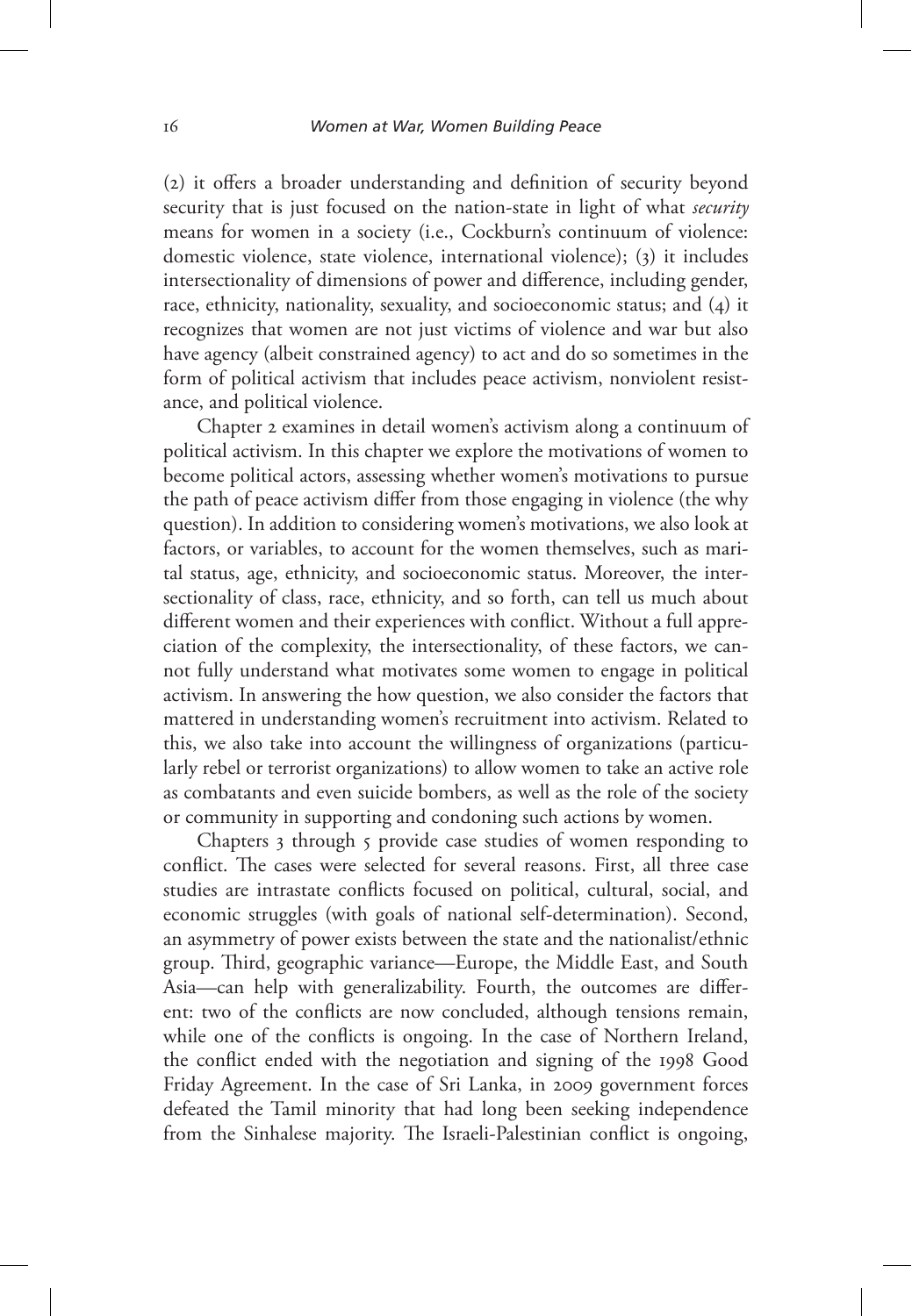with Palestinians seeking an end to the Israeli occupation of the West Bank and the formation of an independent Palestinian state in the West Bank and Gaza.

Northern Ireland is explored in chapter 3. In this instance, the shorthand version of "the Troubles," which the conflict came to be called, as a religious conflict of Catholic versus Protestant overlooks the critical aspects of this fight as a political and economic struggle, as well as a struggle for political power and national identity (and an end to what Catholics/ Nationalists/Republicans perceive as British occupation of Northern Ireland). The chapter contains examples of women who worked on each of the two sides to try to end the conflict and bring about peace—or, at the very least, cross-communal understanding—as well as women acting in support of the conflict. In that case, the support could range from giving tacit approval to the fighting or picking up arms and becoming part of the violence. Similarly, women worked for peace informally but also within the political system; the creation of the Northern Ireland Women's Coalition gave women the opportunity to have a seat at the table when the 1998 Good Friday Agreement was negotiated.

Chapter 4 examines Palestinian women's political activism. There are many examples of Palestinian women who worked for peace alongside Israeli women or in Palestinian-only organizations; there are also examples of Palestinian women actively engaged in the struggle for Palestinian statehood. For Palestinians, activism to end the occupation ranges from nonviolent resistance (i.e., academic and cultural boycott of Israeli universities and academics, economic boycott of Israeli goods) to armed combatants and suicide bombings. Our focus here is on Palestinian women who do not live in, nor are citizens of, Israel but rather reside in the Palestinian territories (Gaza Strip and the West Bank). The contested status of these territories, which the Palestinian people see as the basis for a state (the Israeli government calls them *disputed territories*, while the international community calls them *occupied territories*), are the focus of the issue that has generated the violence, perpetrated both by the Israeli state and Palestinians. Hence, the issues surrounding Palestine and the Palestinians are tied to self-determination and the essence of what, in IR terms, defines a nation-state.

In chapter 5, we explore Tamil women who belong to the LTTE in Sri Lanka as combatants and as peacemakers, but also as peace builders as the society is reconstructed after years of civil war. This was a nationalist struggle for Tamil independence from the Sinhalese-dominated majority that went on for 26 years, ending only in 2009. Although women in this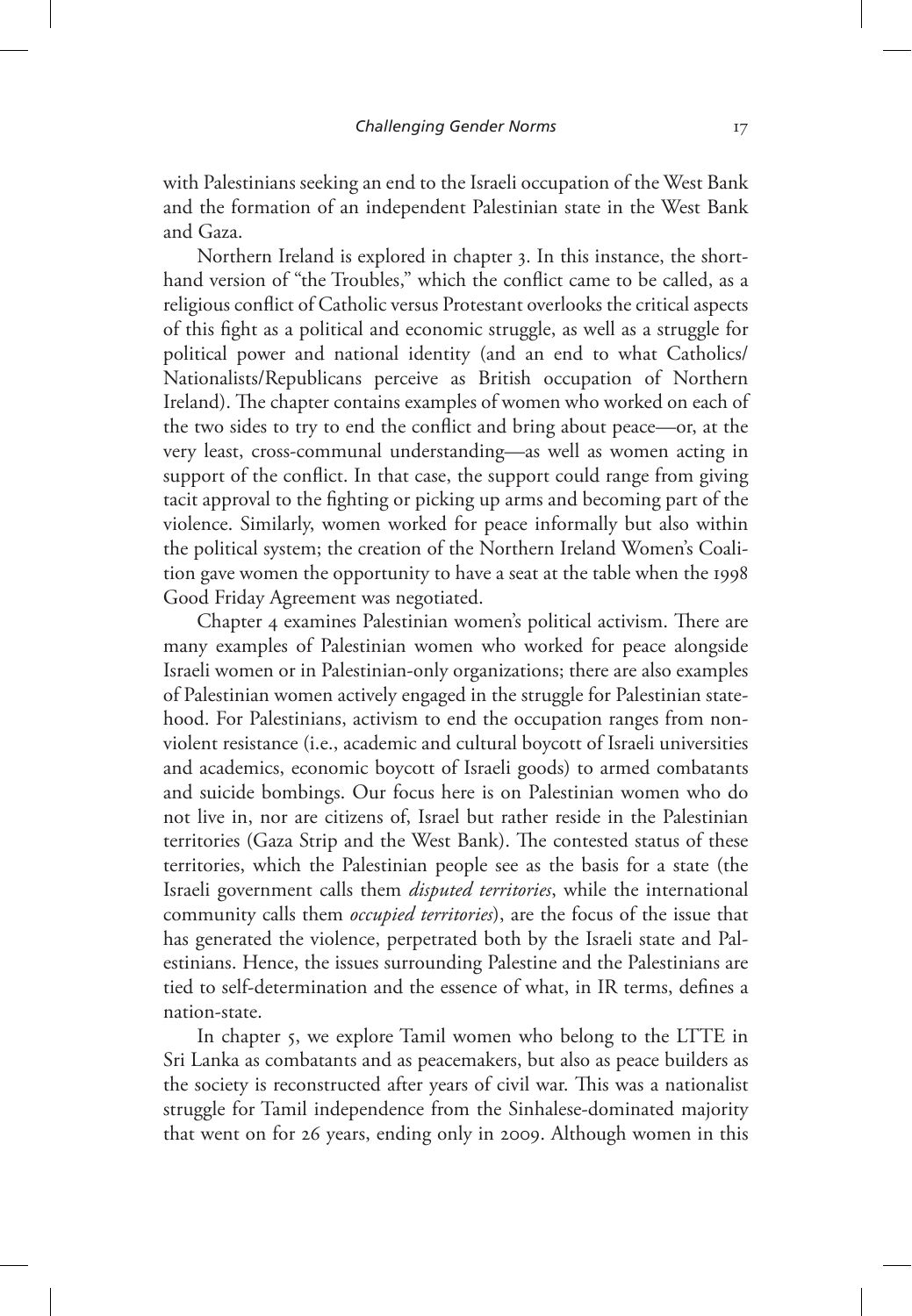case also worked for peace, most of the attention has been given to women combatants, especially suicide bombers. Thus, unlike the case of Northern Ireland, for example, where women who worked together across communal lines have been featured most prominently to the general exclusion of women combatants, Sri Lanka is the mirror image of Northern Ireland and represents a case where the focus has been on women combatants and suicide bombers rather than those who worked for peace.

The concluding chapter 6 returns to the original questions asked in this chapter and, based on our research in the case studies, seeks to answer them. In chapter 6 we also address women and the postconflict period, including the role of (and barriers to) women's participation at the negotiating table, as well as the challenges faced by female combatants for their reintegration into society, particularly disarmament, demobilization, and reintegration programs. For lasting peace, postconflict reconciliation is a necessary element.<sup>89</sup> We also offer suggestions for areas of future research.

#### **Notes**

1. On nonviolent resistance strategies, see Veronique Dudouet, *Nonviolent Resistance and Conflict Transformation in Power Asymmetries* (Berlin: Berghof Research Center for Constructive Conflict Management, 2008), 5–6, accessed January 23, 2010, http://www.berghof-handbook.net/documents/publications/ dudouet\_handbook.pdf.

2. "About Women In Black," Women in Black, accessed December 27, 2011, http://www.womeninblack.org/en/about.

3. Alissa J. Rubin, "Despair Drives Suicide Attacks by Iraqi Women," *New York Times*, July 5, 2008, A1.

4. Clifford J. Levy and Ellen Barry, "Russia Says Suicide Bomber Was Militant's Widow," *New York Times*, April 2, 2010, A1.

5. Ibid.

6. Clifford J. Levy, "Second Bomber in Moscow Attacks Is Identified," *New York Times*, April 6, 2010, A1.

7. See Joyce P. Kaufman and Kristen P. Williams, *Women, the State and War: A Comparative Perspective on Citizenship and Nationalism* (Lanham, MD: Lexington Books, 2007); and Joyce P. Kaufman and Kristen P. Williams, *Women and War: Gender Identity and Activism in Times of Conflict* (Sterling, VA: Kumarian Press, 2010).

8. Dudouet, *Nonviolent Resistance*, 9. For a quantitative analysis of the effectiveness of strategic nonviolent resistance between nonstate and state actors from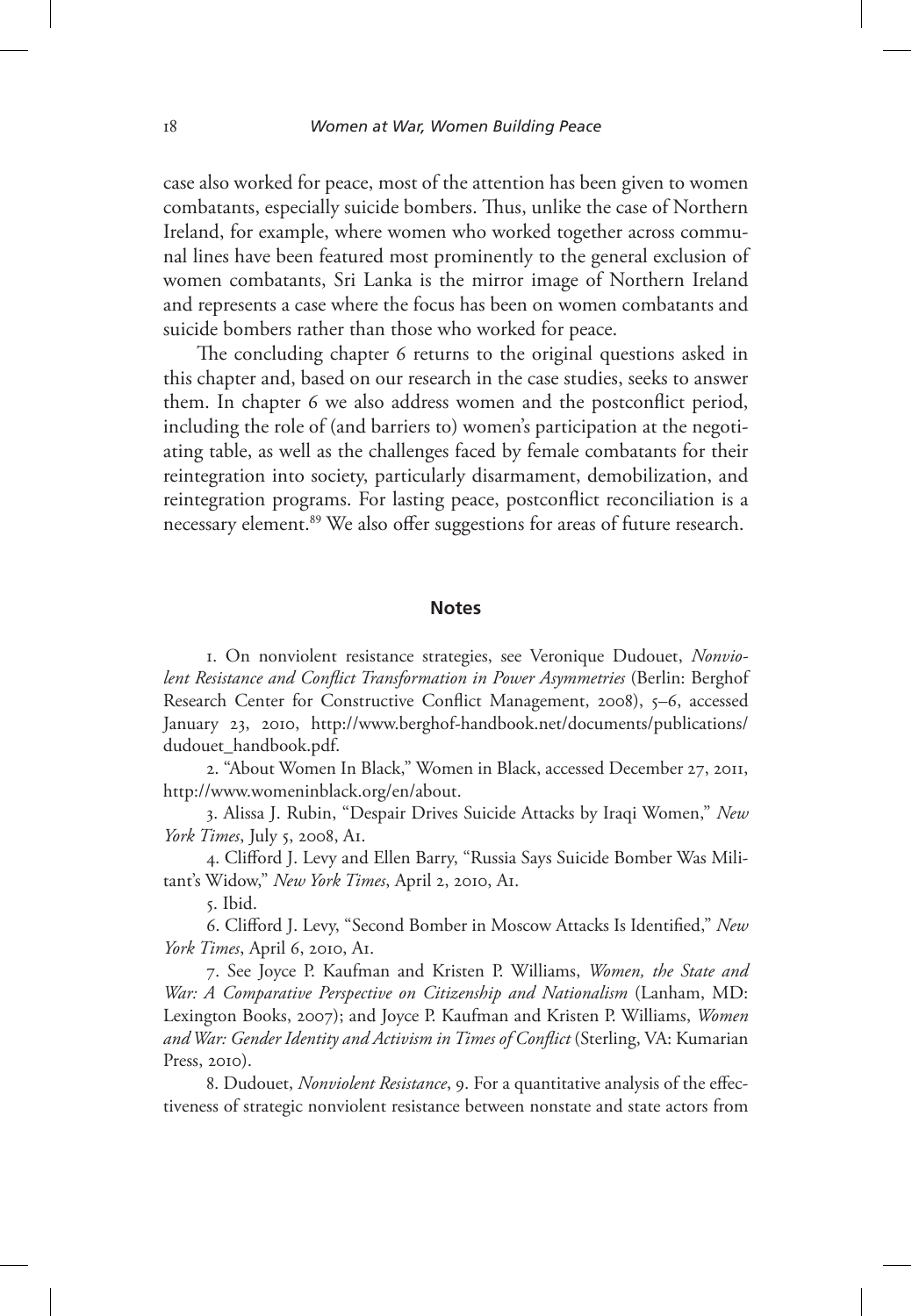1900 to 2006, see Maria J. Stephan and Erica Chenoweth, "Why Civil Resistance Works: The Strategic Logic of Nonviolent Conflict," *International Security* 33, no. 1 (Summer 2008): 7–44.

9. See Sanam Naraghi Anderlini, *Women Building Peace: What They Do, Why It Matters* (Boulder, CO: Lynne Rienner, 2007); Cynthia Cockburn, *From Where We Stand: War, Women's Activism and Feminist Analysis* (London: Zed Books, 2007), 141; Swanee Hunt, "Moving Beyond Silence: Women Waging Peace," in *Listening to the Silences: Women and War*, ed., Helen Durham and Tracy Gurd (The Netherlands: Koninklijke Brill BV, 2005), 251; Donna Pankhurst, "The 'Sex War' and Other Wars: Towards a Feminist Approach to Peace Building," *Development in Practice* 12, no. 2–3 (May 2003), 161; and Donna Pankhurst, ed., *Gendered Peace: Women's Struggles for Post-War Justice and Reconciliation* (New York: Routledge, 2008).

10. Laura Sjoberg and Caron E. Gentry, eds., *Women, Gender and Terrorism* (Athens: University of Georgia Press, 2011); Laura Sjoberg and Caron E. Gentry, *Mothers, Monsters, Whores: Women's Violence in Global Politics* (London: Zed Books, 2007); Paige Whaley Eager, *From Freedom Fighters to Terrorists: Women and Political Violence* (Burlington, VT: Ashgate, 2008); and Mia Bloom, *Dying to Kill: The Allure of Suicide Terror* (New York: Columbia University Press, 2007).

11. See, for example, Linda Ahall and Laura J. Shepherd, eds., *Gender, Agency and Political Violence* (Basingstoke, UK: Palgrave Macmillan, 2012); Wenona Giles and Jennifer Hyndman, eds., *Sites of Violence: Gender and Conflict Zones* (Berkeley: University of California Press, 2004); Caroline O. N. Moser and Fiona C. Clark, eds., *Victims, Perpetrators or Actors: Gender, Armed Conflict and Political Violence* (London: Zed Books, 2001); Wenona Giles, Malathu de Alwais, Edith Klein, and Neluka Silva, eds., *Feminists Under Fire: Exchanges Across War Zones*  (Toronto, Canada: Between the Lines, 2003); and Susie Jacobs, Ruth Jacobson and Jennifer Marchbank, eds., *States of Conflict: Gender, Violence and Resistance* (London: Zed Books, 2000).

12. Bloom, *Dying to Kill*; Barbara Victor, *Army of Roses: Inside the World of Palestinian Suicide Bombers* (New York: Rodale Press, 2003); Rosemarie Skaine, *Female Suicide Bombers* (Jefferson, NC: MacFarland, 2006).

13. See, for example, Miranda Alison, *Women and Political Violence: Female Combatants in Ethno-National Conflict* (New York: Routledge, 2009); Miranda Alison, "Women as Agents of Political Violence: Gendering Security," *Security Dialogue* 35, no. 4 (December 2004): 447–63; Miranda Alison, "Cogs in the Wheel? Women in the Liberation Tigers of Tamil Eelam," *Civil Wars* 6, no. 4 (Winter 2003): 37–54; Sandra McEvoy, "Loyalist Women Paramilitaries in Northern Ireland: Beginning a Feminist Conversation about Conflict Resolution," *Security Studies* 18, no. 2 (April 2009): 262–86.

14. During an academic study visit to Israel and the West Bank in January 2012, Kristen spoke informally with Israelis (Jews and Arabs) and Palestinians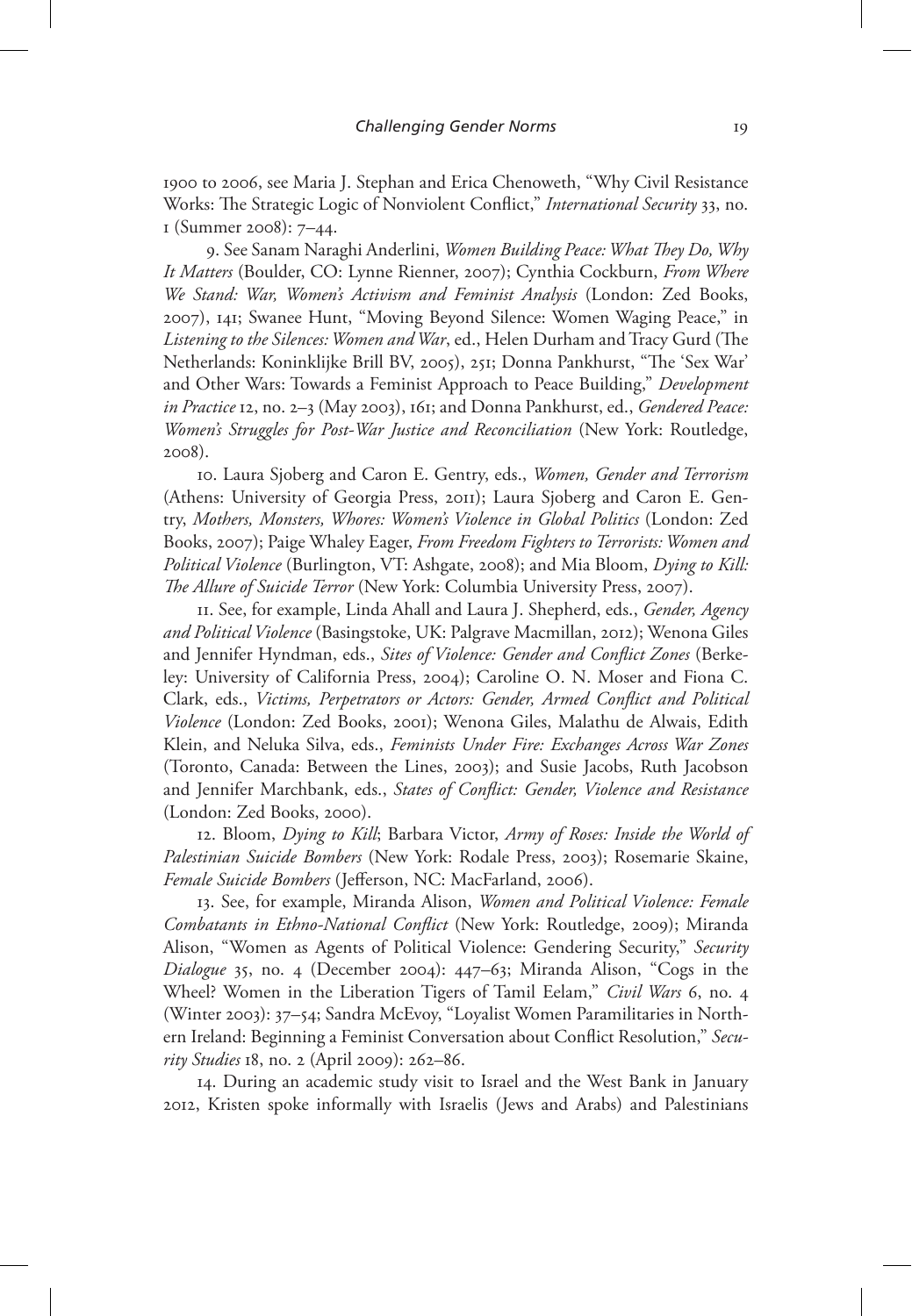about the Israeli-Palestinian conflict. While not formal interviews, the conversations were extremely helpful as we conducted the research for this book.

15. S. Laurel Weldon, *When Protest Makes Policy: How Social Movements Represent Disadvantaged Groups* (Ann Arbor: University of Michigan Press, 2011), 15–16.

16. Sjoberg and Gentry, *Mothers, Monsters, Whores*, 7.

17. Ibid.

18. Ibid., 9.

19. Kenneth N. Waltz, *Theory of International Politics* (New York: Random House, 1979). Other mainstream IR theories include liberalism (and its neo variant) and social constructivism. In the case of liberalism, international institutions serve as mechanisms for state cooperation; in social constructivism, self-help and anarchy are social constructions that influence how states behave. In none of these are gender and women the focal points of analysis.

20. J. Ann Tickner, *Gender in International Relations: Feminist Perspectives on Achieving Global Security* (New York: Columbia University Press, 1992), 41.

21. Cynthia Enloe, *Bananas, Beaches and Bases: Making Feminist Sense of International Relations* (Berkeley: University of California Press, 1989).

22. For excellent discussions of feminist IR theory, see Enloe, *Bananas, Beaches and Bases*; Christine Sylvester, *Feminist Theory and International Relations in a Postmodern Era* (Cambridge: Cambridge University Press, 1994); J. Ann Tickner, *Gendering World Politics: Issues and Approaches in the Post–Cold War Era* (New York: Columbia University Press, 2001); Brooke A. Ackerly, Maria Stern, and Jaqui True, eds., *Feminist Methodologies for International Relations* (Cambridge: Cambridge University Press, 2006); V. Spike Peterson and Anne Sisson Runyan, *Global Gender Issues in the New Millennium*, 3rd ed. (Boulder, CO: Westview Press, 2010).

23. On gender order and power, see Catia Confortini, "Galtung, Violence, and Gender: The Case for a Peace Studies/Feminism Alliance," *Peace and Change* 31, no. 3 (July 2006): 355.

24. Amalia Sa'ar, Dalia Sachs, and Sarai Aharoni, "Between a Gender and a Feminist Analysis: The Case of Security Studies in Israel," *International Sociology* 26, no. 1 (January 2011): 55, 56.

25. Ibid., 64.

26. J. Ann Tickner, "You Just Don't Understand: Troubled Engagements between Feminists and IR Theorists," *International Studies Quarterly* 41 (1997), 614.

27. Charles Tilly, *Coercion, Capital and European States* (Cambridge, MA: Blackwell, 1992). See also Kaufman and Williams, *Women, the State and War*, 12.

28. Laura Sjoberg and Jessica Peet, "A(nother) Dark Side of the Protection Racket," *International Feminist Journal of Politics* 13, no. 2 (June 2011): 167.

29. Ibid.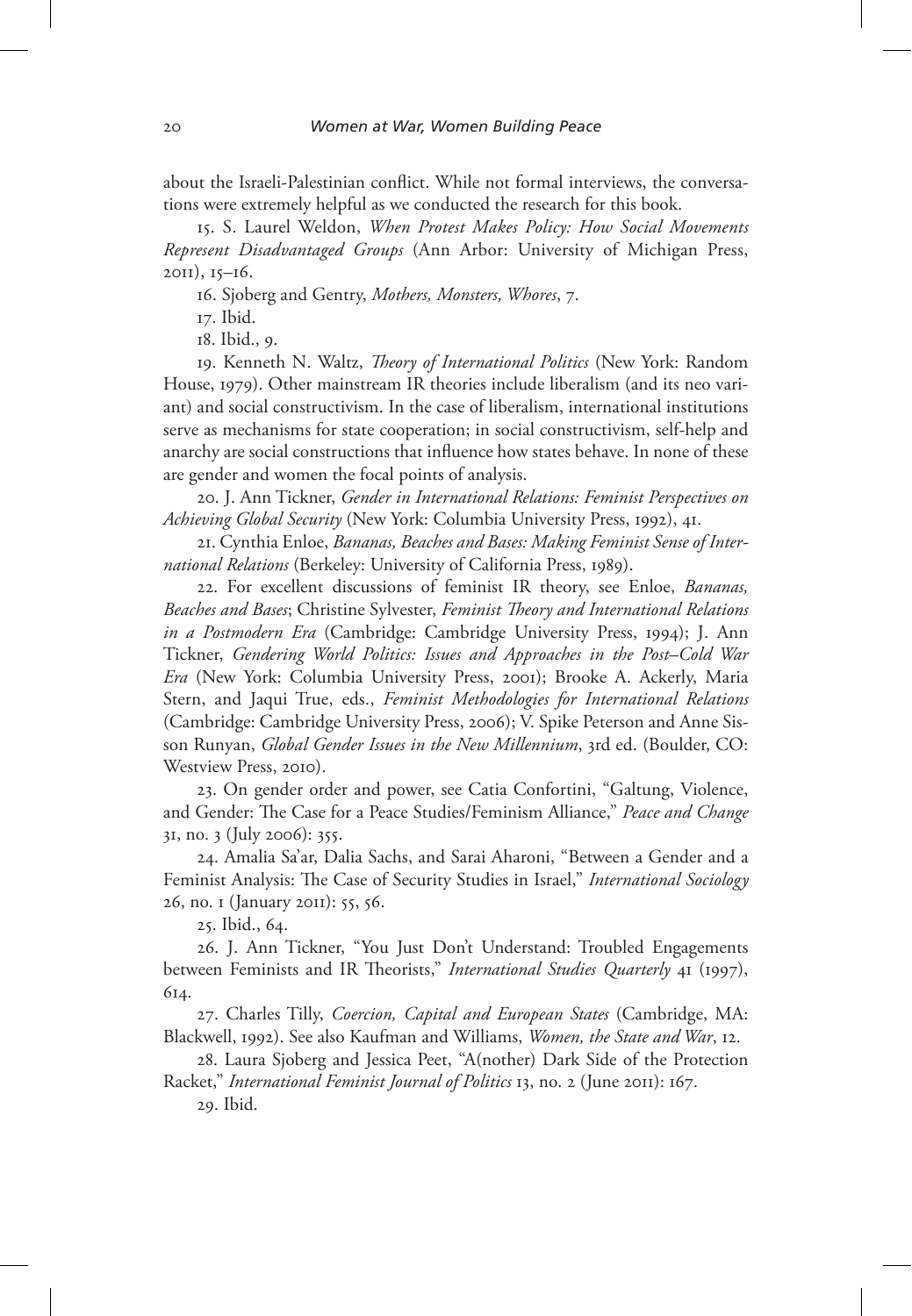30 Confortini, "Galtung, Violence, and Gender," 355.

31. Sjoberg and Peet, "A(nother) Dark Side," 168.

32. Laura Sjoberg, "Seeing Gender in International Security," June 5, 2012, accessed August 16, 2012, http://www.e-ir.info/2012/06/05/seeing-gender-in-international-security/.

33. For a comprehensive description of each of these feminist approaches, see J. Ann Tickner and Laura Sjoberg, "Feminism," in *Theories of International Relations: Discipline and Diversity*, ed. Tim Dunner, Milya Kurki, and Steve Smith (Oxford: Oxford University Press, 2006), 185-202.

34. A special issue of *Politics & Gender* included articles by different scholars and their take on the state of feminist security studies. See the special section "State of Feminist Security Studies: A Conversation" in *Politics & Gender* 7, no. 4 (2011). On the need for engagement with other mainstream security studies scholars, including critical scholars, see the articles by J. Ann Tickner ("Feminist Security Studies: Celebrating an Emerging Field"), Lauren Wilcox ("Beyond Sex/ Gender: The Feminist Body of Security"), and Valerie M. Hudson ("But Now Can See: One Academic's Journey to Feminist Security Studies"). For the need to keep feminist security studies and security studies separate, see articles by Annick T. Wibben ("Feminist Politics in Feminist Security Studies") and Carol Cohn ("'Feminist Security Studies': Toward a Reflexive Practice"). For more on a discussion of how security is framed by feminist IR/security scholars, see Christine Sylvester, "Tensions in Feminist Security Studies," *Security Dialogue* 41, no. 6 (2010): 607–14.

35. Laura Sjoberg, "Looking Forward, Conceptualizing Feminist Security Studies," *Politics & Gender* 7, no. 4 (2011): 600.

36. Eric M. Blanchard, "Gender, International Relations, and the Development of Feminist Security Theory," *Signs* 28, no. 4 (Summer 2003): 1290.

37. Ibid.

38. Ibid.

39. Jennifer K. Lobasz and Laura Sjoberg, "Introduction," *Politics & Gender* 7, no. 4 (2011): 573.

40. Sa'ar et al., "Between a Gender," 51.

41. Ibid., 53.

42. For more on human security as it relates to state security, see the United Nations Office for the Coordination of Humanitarian Affairs, "Human Security for All," http://www.unocha.org/humansecurity/about-human-security/human -security-all.

43. J. Ann Tickner, *Gender in International Relations* (New York: Columbia University Press, 1993), 58. This relationship is stressed by Cynthia Cockburn in her book *The Space between Us: Negotiating Gender and National Identities in Conflict* (London: Zed Books, 1998), and is a relationship noted by others as well. See, for example, Laurence McKeown and Simona Sharoni, "Formations and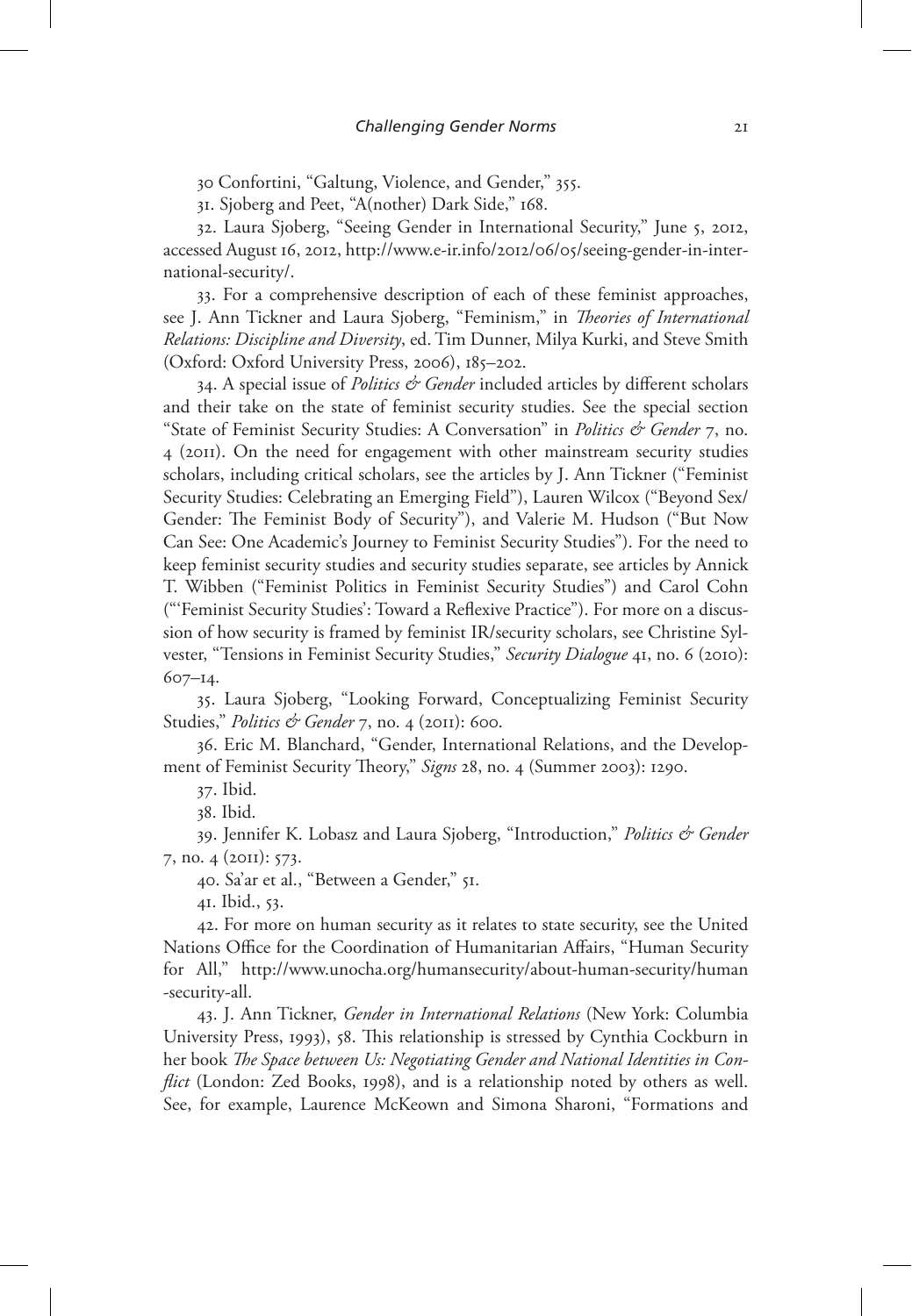Transformations of Masculinity in the North of Ireland and in Israel-Palestine," unpublished paper, 2002, http://www.simonasharoni.com/Docs/MasculinityUnpublished.pdf; also, Kaufman and Williams, *Women, the State and War*, 173–74, which summarizes our findings on this issue.

44. Sjoberg and Peet, "A(nother) Dark Side," 172.

45. Johann Galtung, "Violence, Peace and Peace Research," *Journal of Peace Research* 6, no. 3 (1969): 171.

46. Cockburn, *From Where We Stand*, 190–91. For more on the continuum of violence and violence as a choice, see Cockburn, *Antimilitarism: Political and Gender Dynamics of Peace Movements* (Basingstoke, UK: Palgrave Macmillan, 2012).

47. According to Galtung, "Violence, Peace," negative peace refers to the absence of violence, while positive peace refers to social justice. See Confortini, "Galtung, Violence, and Gender," 335.

48. Peterson and Runyan, *Global Gender Issues*, 179.

49. Pankhurst, "'Sex War,'" 161. See also, Pankhurst, "Introduction: Gendered War and Peace," in *Gendered Peace: Women's Struggles for Post-War Justice and Reconciliation*, ed. Donna Pankhurst (New York: Routledge, 2008), 1–30.

50. Pankhurst, "'Sex War,'" 161. Megan MacKenzie finds that in the postconflict period in Sierra Leone, female combatants were worse off. See MacKenzie, "Empowerment Boom or Bust? Assessing Women's Post-Conflict Empowerment Initiatives," *Cambridge Review of International Affairs* 22, no. 2 (June 2009): 199–215.

51. Confortini, "Galtung, Violence, and Gender," 336. For a critique of hegemonic masculinity as a way to understand (men's) violence toward women, see Donna Pankhurst, "Post-War Backlash Violence against Women: What Can 'Masculinity' Explain," in *Gendered Peace: Women's Struggles for Post-War Justice and Reconciliation*, ed. Donna Pankhurst (New York: Routledge, 2008), 308–10. She argues that "the concepts of masculinity, hyper-masculinity, hegemonic masculinity, and crisis of masculinity, do not help us with understanding the variety of behaviour patterns" (p. 310).

52. Confortini, "Galtung, Violence, and Gender," 337.

53. Ibid., 342.

54. Ibid., 346.

55. Ibid.

56. Ibid.

57. For more on the cycle of violence and what happens to women during and after conflict, see Fionnuala Ní Aoláin, Dina Francesca Haynes, and Naomi Cahn, *On the Frontlines: Gender, War, and the Post-Conflict Process* (New York: Oxford University Press, 2011).

58. Confortini, "Galtung, Violence, and Gender," 357.

59. Chris J. Cuomo, "War Is Not Just an Event: Reflections on the Significance of Everyday Violence," *Hypatia* 11, no. 4 (Fall 1996): 30–31.

60. Ibid.

61. Ibid., 32.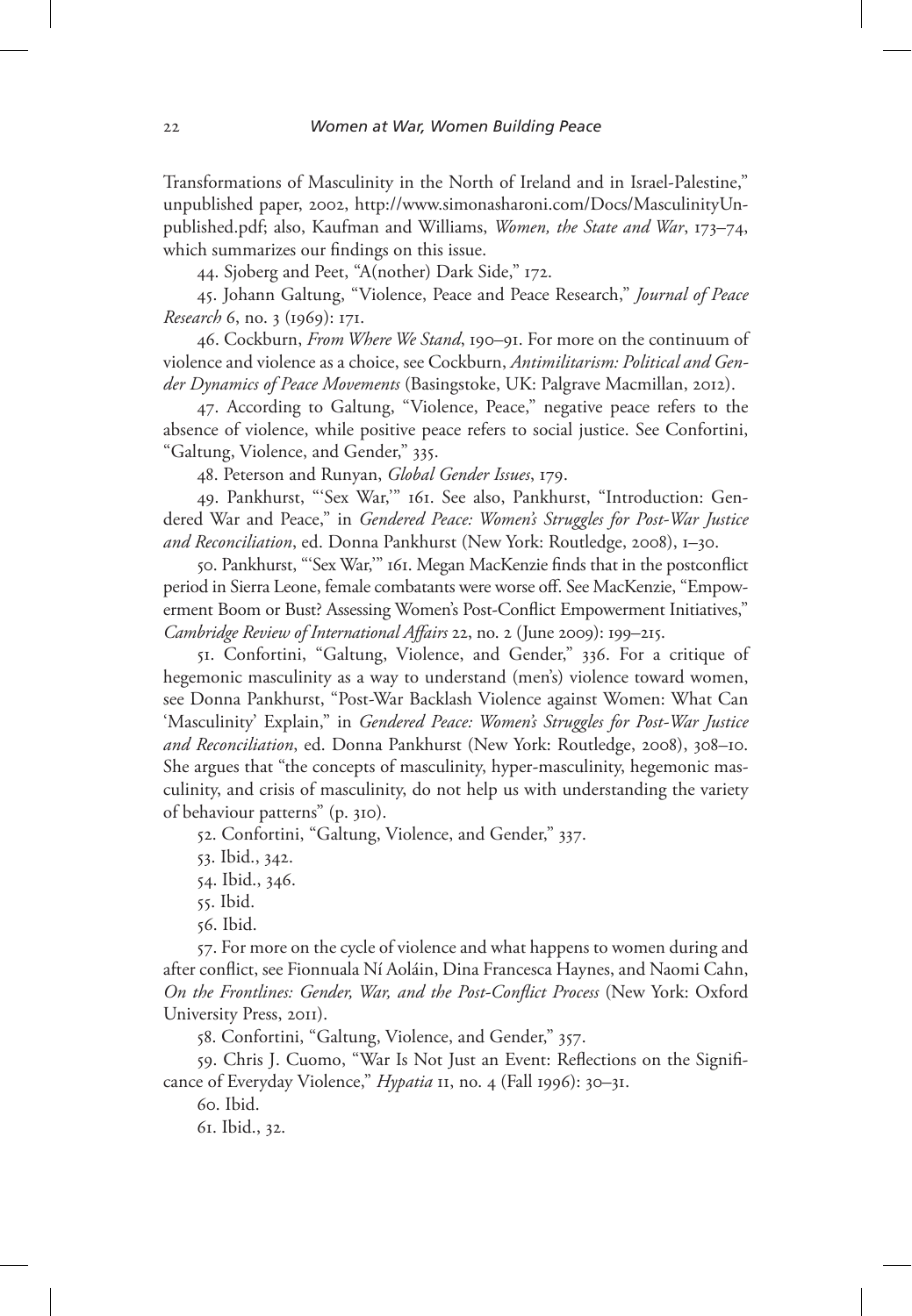62. Tami Amanda Jacoby, *Women in Zones of Conflict: Power and Resistance in Israel* (Quebec: McGill-Queen's University Press, 2005), 13.

63. Alison, *Women and Political Violence*, 85.

64. Ibid.

65. Ibid.

66. Ibid., 86.

67. Ibid., 89.

68. Ibid., 94.

69. Confortini, "Galtung, Violence, and Gender," 349. For more on the blurring of the private and public spheres as related to women and armed conflict, see Maria Stern and Malin Nystrand, *Gender and Armed Conflict* (Stockholm: Swedish International Development Cooperation Agency, April 2006), 44–46.

70. Laura Sjoberg, "Conclusion: The Study of Women, Gender, and Terrorism," in Sjoberg and Gentry, *Women, Gender and Terrorism*, 233.

71. Pankhurst, "Women, Gender and Peacebuilding," 7.

72. Maud L. Eduards, "Women's Agency and Collective Action," *Women's Studies International Forum* 17, no. 2–3 (1994): 181.

73. Ibid.

74. Ibid., 182.

75. Jennifer Leigh Disney, *Women's Activism and Feminist Agency in Mozambique and Nicaragua* (Philadelphia, PA: Temple University Press, 2008), 41.

76. Ibid.

77. Sophie Richter-Devroe, "Gender, Culture, and Conflict Resolution in Palestine." *Journal of Middle East Women's Studies* 4, no. 2 (Spring 2008): 52.

78. Disney, *Women's Activism*, 34.

79. Ibid., x.

80. Ibid., 2.

81. Alison, *Women and Political Violence*, 231.

82. Ibid., 120.

83. Sjoberg and Gentry, *Mothers, Monsters, Whores*, 16–17. See also Sjoberg and Gentry, "The Gendering of Women's Terrorism," in Sjoberg and Gentry, *Women, Gender, and Terrorism*, 57–80.

84. Vanessa Farr, "UNSCR 1325 and Women's Peace Activism in the Occupied Palestinian Territory," *International Feminist Journal of Politics* 13, no. 4 (December 2011): 545.

85. On intersectionality, see Floya Anthias and Nira Yuval-Davis, *Racialized Boundaries: Race, Nation, Gender, Colour and Class and the Anti-Racist Struggle* (London: Routledge, 1992); Flavia Agnes, "Transgressing Boundaries of Gender and Identity," *Economic and Political Weekly* 37, no. 36 (2002): 3695–98; Giles and Hyndman, *Sites of Violence;* Leslie McCall, "The Complexity of Intersectionality," *Signs* 30, no. 3 (Spring 2005): 1771–1800; Cockburn, *From Where We Stand*; Peterson and Runyan, *Global Gender Issues*.

86. Cockburn, *From Where We Stand*, 7.